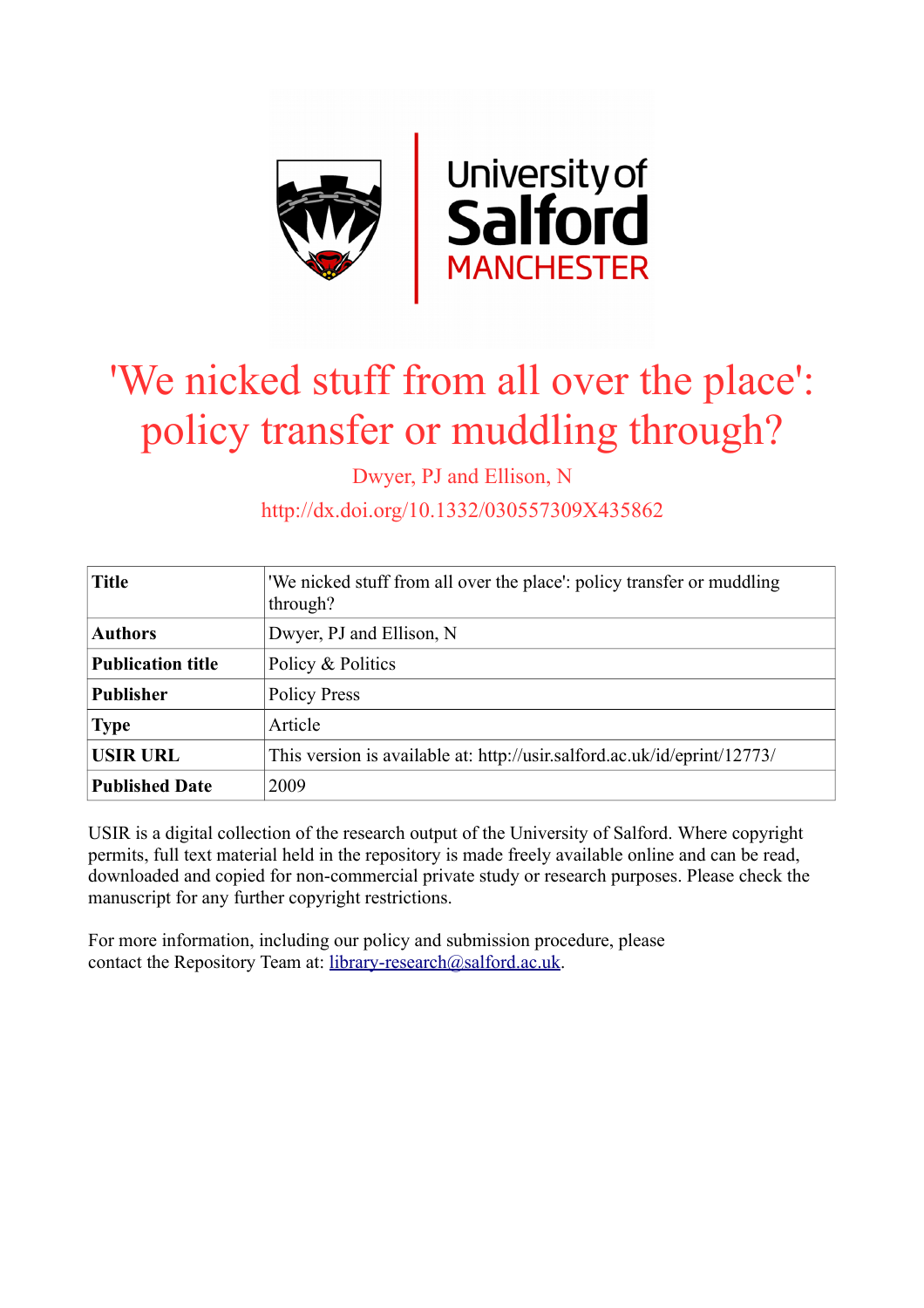# **'We Nicked Stuff From All Over the Place': Policy Transfer or Muddling Through?**

#### **Abstract**

This paper explores current thinking about policy learning and transfer, using recent work on the 'Americanization' of UK active labour market policies as a focus of discussion. While it is clear that the UK *has* learned from the US in certain respects, academic debates about the US-UK policy relationship are marked by accounts of learning and transfer that depend on a highly rational interpretation of these processes. The paper reviews current debates in the policy transfer literature and applies a critical view of policy learning and transfer to key accounts of labour market activation policies before moving on to consider how useful the concept of policy transfer really is in an increasingly complex, plural and 'de-institutionalising' world.

**Authors** Peter Dwyer and Nick Ellison

**Contact details**  Peter Dwyer, The Graduate School, Business, Law and Social Sciences Nottingham Trent University Email: [Peter.Dwyer@NTU.ac.uk](mailto:Peter.Dwyer@NTU.ac.uk)

Nick Ellison, School of Sociology and Social Policy University of Leeds Email: [N.Ellison@leeds.ac.uk](mailto:n.Ellison@leeds.ac.uk)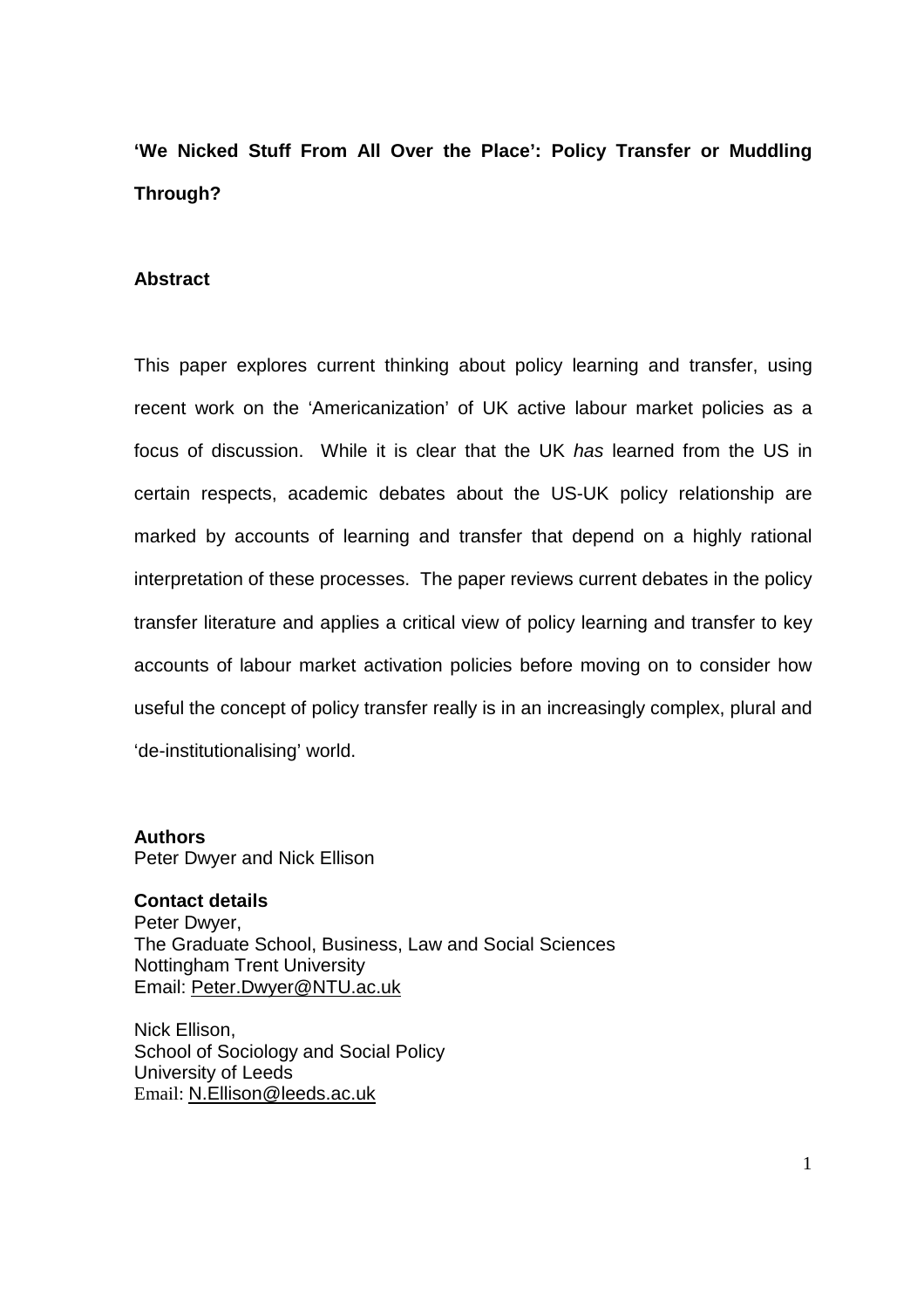## **Introduction**

It has become something of an orthodoxy in recent discussions of 'policy learning' and 'policy transfer' that active labour market policies (ALMPs) in the UK owe a great deal to earlier innovations in the United States – particularly those occurring in the aftermath of Republican victories in Congress and the Senate in 1992 (Deacon, 2000; Daguerre, 2004). While there is clearly some evidence to suggest that the UK has indeed 'learned from the US', this paper aims to explore further the view that UK social policy – and specifically labour market policy – has somehow been Americanised. In the course of examining this question, the paper considers the wider issue of whether or not 'policy transfer' is a particularly useful notion. Does the concept pose an overly rational understanding of how policy is learned and transferred over space and time? And if it does *not*, then how much explanatory value does it really contain?

There is good reason to do re-assess current attitudes to policy learning and transfer on at least two counts. First, the wealth of recent work on this area indicates that these (separate but closely related) processes are extremely complex – the suggestion being that an explanation that relies too heavily on a one dimensional understanding of *international* policy transfer is likely to be overstating the case. It is clearer than perhaps it once was that a range of potential sources of learning and transfer exist, aside from the international dimension, that are likely to affect policy formulation in any particular national context. Recent research has illuminated some of the complexities associated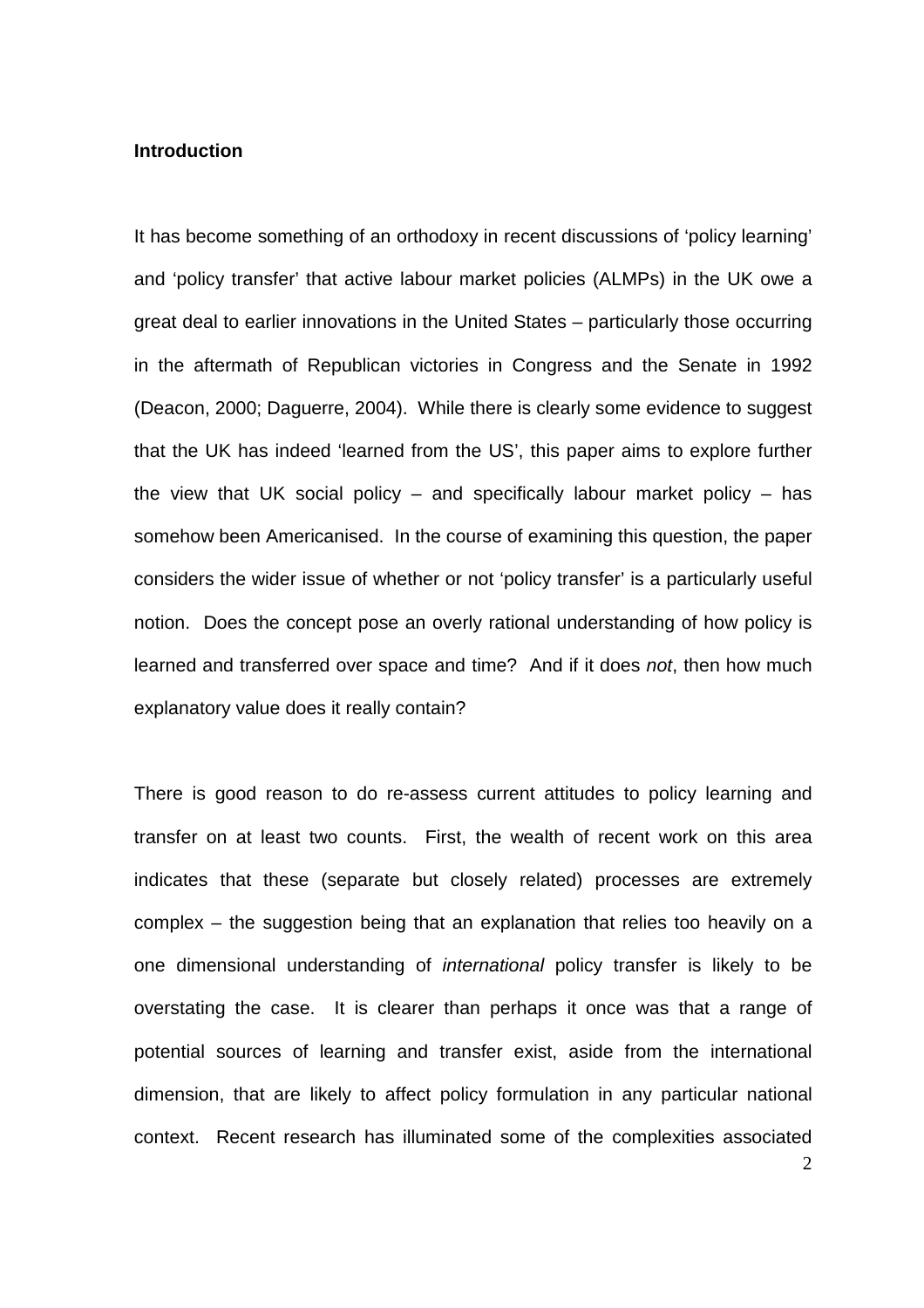with a number of factors stretching from historical and institutional influences on policy making (Pierson, 1998, 2000; Béland, 2005), through the ever-significant role of ideology to issues concerning the influence of think tanks, pressure groups and non-state sources of learning (Evans and Davies, 1999; Stone, 2004).

3 A further reason for reassessing the idea that the US is somehow mainly responsible for the current stress on 'activation' and conditionality in UK welfare – and the implication that something called 'policy' can be learned and transferred in this way – has to do with the possibility that what were once conceived as institutionalised or embedded welfare arrangements are more fragile and open to transformation than they once were (Gilbert, 2002; Ellison, 2006). Paradoxically perhaps, the contention here is that, although institutional influences continue to play a role in shaping policymaking, de-institutionalising and 're-calibrating' pressures – both global and local – are adding to the complexity of policy learning and transfer in ways that undermine traditional welfare regime characteristics, and both pluralise and de-institutionalise sources of policymaking. For example, as the paper will demonstrate, it is becoming clear that the stress on 'work first' active labour market policies and the 'conditionality' that accompanies them is now less restricted to neoliberal welfare regimes than hitherto (Daguerre, 2007). Arguably, at least, the growing fragmentation and diversification of the sources of policy learning and transfer reduce the scope for 'rationality'. Despite Lindblom's (1959, 1979) classic insights about the 'muddled' nature of policymaking, policy transfer analysts too often underplay the complexity of the issues at stake. Too much weight is placed on the capacity for rational decision making about what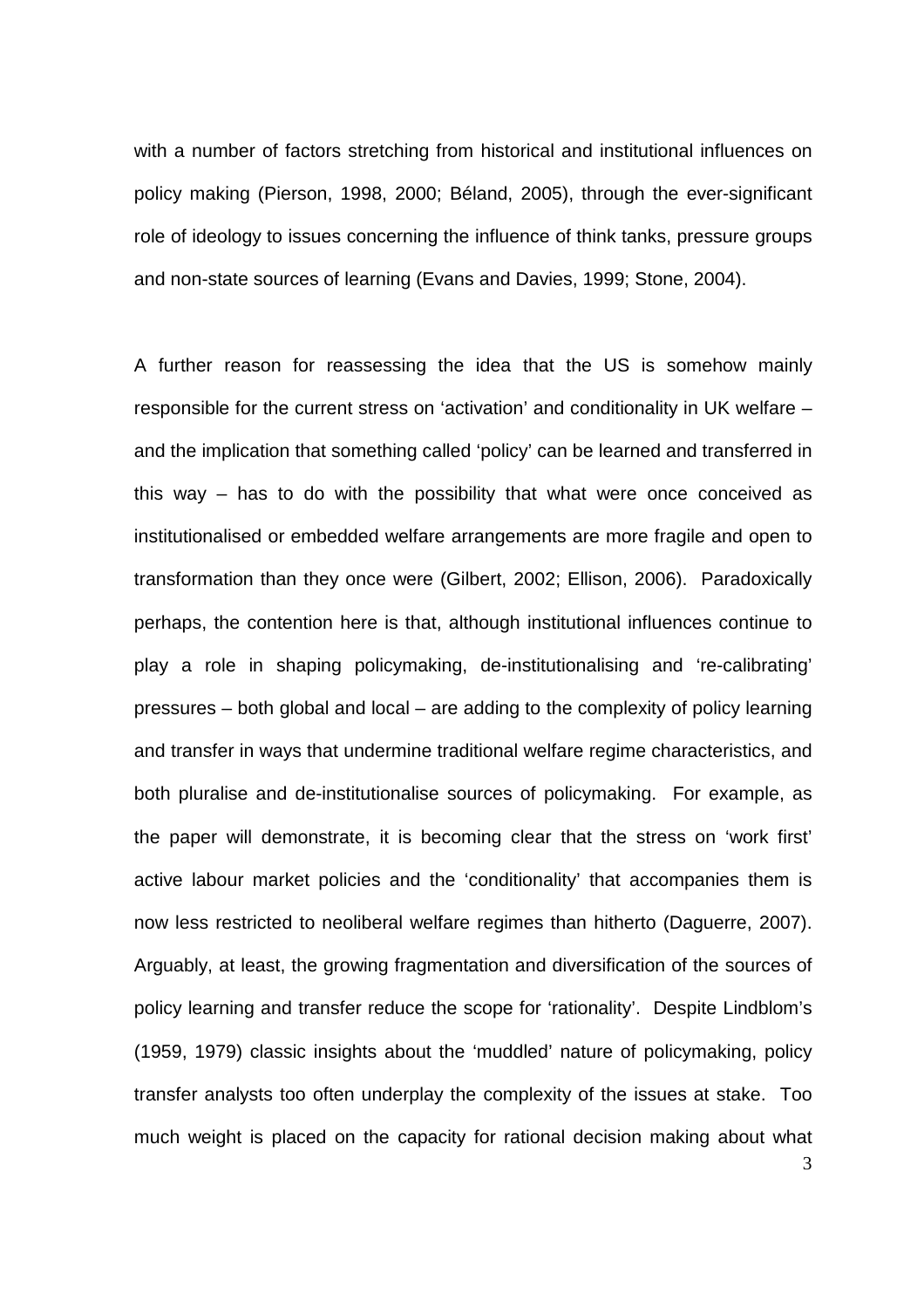policies to transfer, when and how, at a time when welfare systems are becoming more porous and governance more 'recursive' (Bang, 2003; Crozier, 2008). These ideas will be considered in the concluding sections of the paper.

The paper is organised in the following way. An examination of the recent literature on policy learning and transfer will be followed by a critical assessment of the 'Americanisation' thesis. This, in turn, will lead to a discussion of the key similarities and differences between the US and UK understandings of activation and conditionality, and the policies deployed to develop 'activation' on both sides of the Atlantic. At this stage, the influence of other national governments will be considered in the context of a discussion that explores further sources and types of learning. The paper will not only make use of relevant academic literature but will also draw upon a series of interviews with four elite policy makers in the Department of Work and Pensions (DWP), each of whom has been centrally engaged in formulating New Deal policies in the UK since the late 1990s. Although the evidence from these in-depth interviews can only be indicative, or 'micro-representative', it serves to support some of the conclusions reached in the paper. The final sections of the paper will examine the case for diminishing path dependency in the light of extensive welfare state recalibration using the apparent export potential of UK labour market policies as an example of how measures once associated exclusively with neoliberal regimes are beginning to cross the 'regime barrier' (Esping-Andersen, 1990).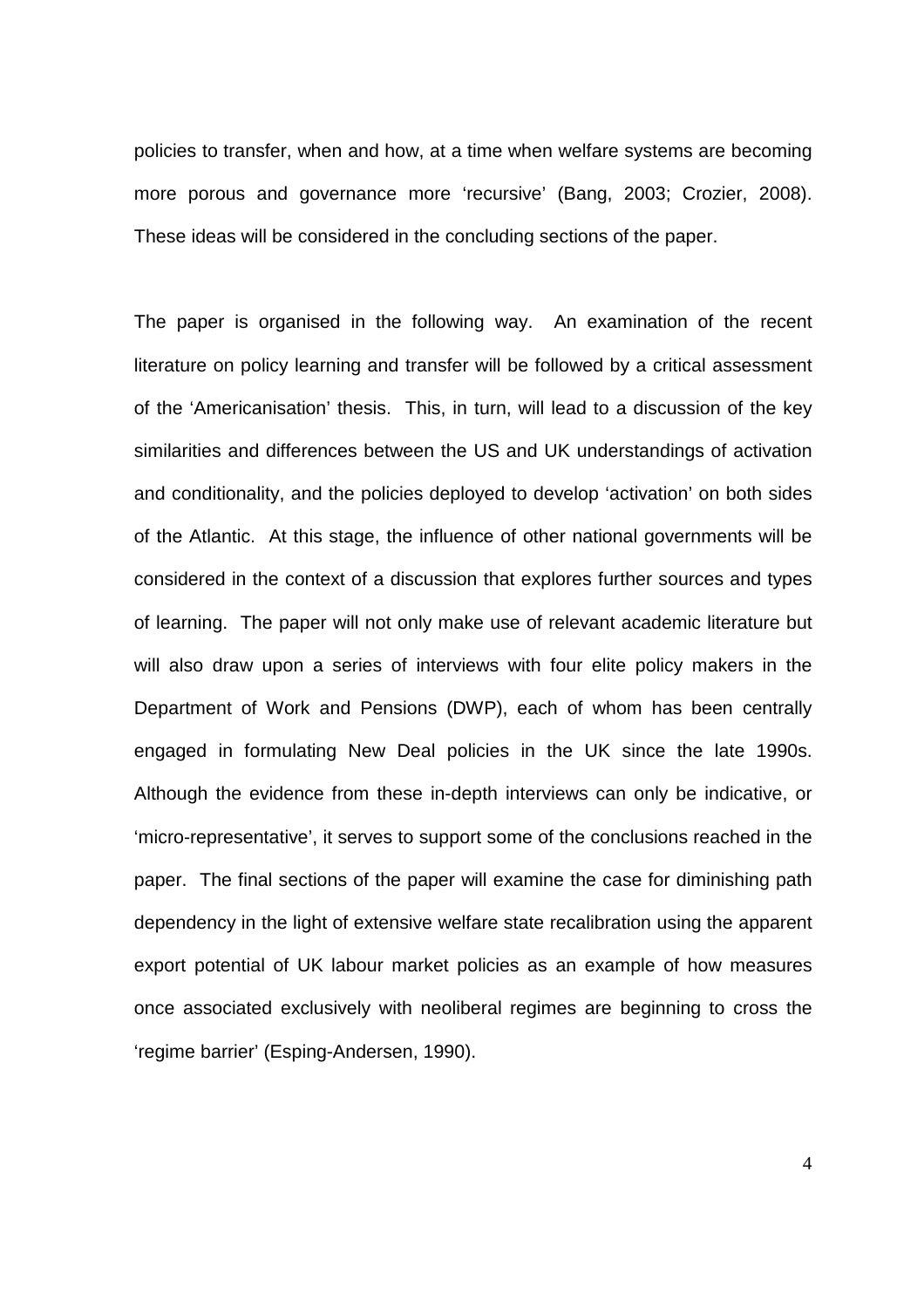#### **Policy learning and transfer in a complex world**

A brief overview of the core literature on policy learning and transfer suggests that it can be roughly divided into three levels of analysis – micro, meso and macro (see Evans and Davies, 1999: 363). Perceptions and understandings of policy transfer depend to a great extent on the particular level – or levels – chosen. As we shall see in the case of US-UK policy learning and transfer discussed below, micro-level analysis favours descriptive accounts of 'who talked to whom and when', from which conclusions about the relative strengths of particular influences are drawn. Meso-level analysis is primarily concerned with the roles of, and interaction among, policy networks and communities at both national and transnational levels, which opens onto the wider 'immediate' context of policy making. Macro-level analysis, finally, focuses on the broad backdrop to policy formulation across time and space, including for example, historical and cultural contexts, and the impact of large-scale social, political and economic change.

In practice these levels – and particularly the first two – are often conflated by analysts in an attempt to provide a comprehensive understanding of the plural nature of policy learning and transfer, but it is worth being aware of these different analytical stages because they act to remind us of the inherent complexity of the learning and transfer process. At the micro-level, assumptions about policy learning and transfer tend to be discussed in overtly 'rational' terms. Rose (2005), for instance, conceives policy learning in terms of a series of logical steps in which policy makers scan possible alternatives, settle upon particular sources of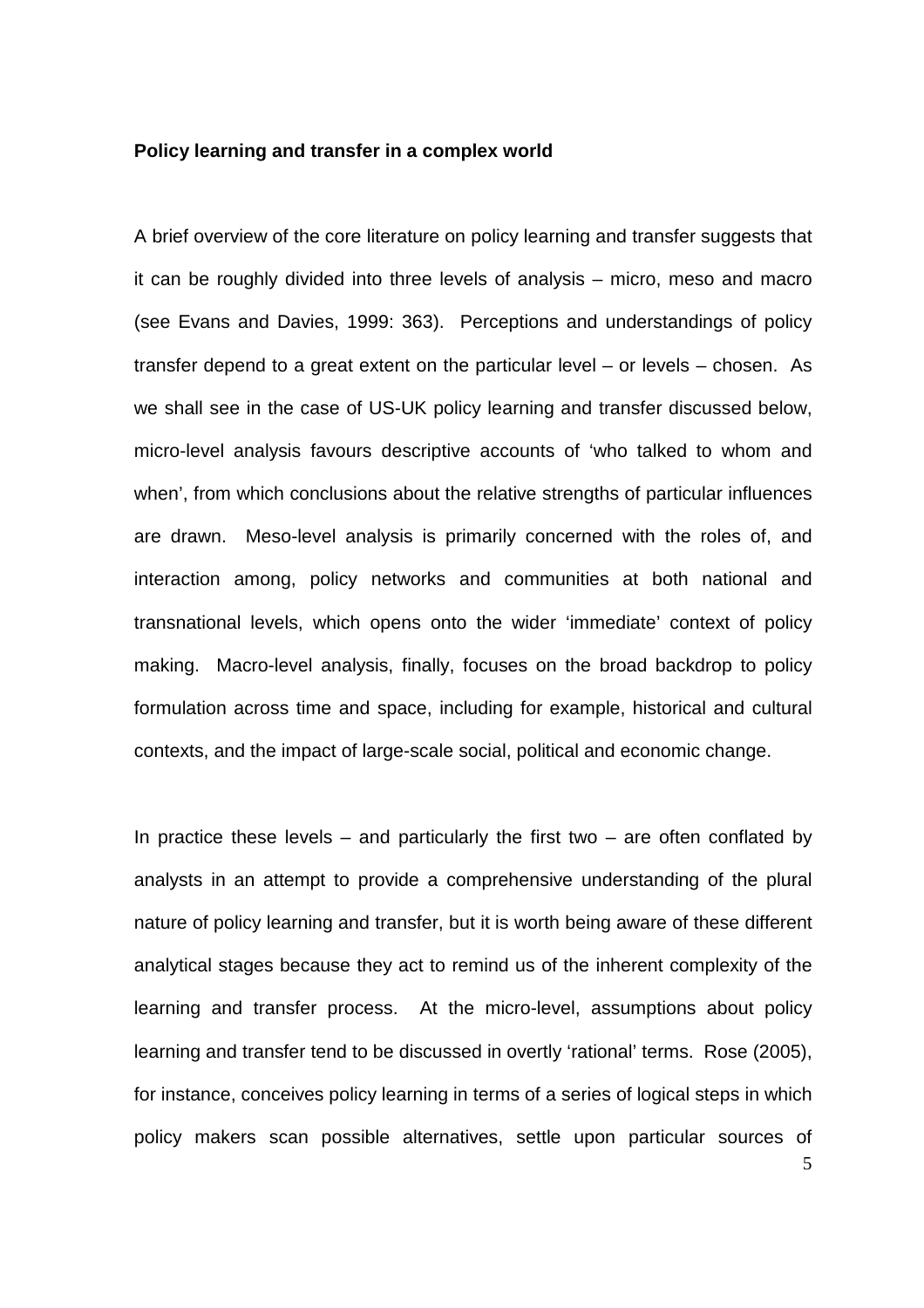learning, develop an understanding of how a specific model works, adapts it to the domestic context and so on. As Page and Mark-Lawson (2008: 54-55) suggest, however, policy learning of this kind is a rare phenomenon for a number of reasons, including the complexities involved in discovering how policies work in different countries, the intricacies associated with study trips and visits to potential sources of learning and, inevitably, the difficulties of applying lesson learned in different social, political and economic contexts.

6 In their policy transfer framework, Dolowitz and Marsh (2000) echo some of the issues outlined by Page and Mark-Lawson when they point to the multiple influences that can impact on policy making. They pay explicit attention, for example, to a number of core questions concerning the reasons why actors engage in policy transfer, who the key actors are, what policies actually get transferred, and the restrictions and constraints affecting the process. As they make clear, questions of this nature are not always easily answered. Even the ostensibly simple matter of 'who' is involved in policy transfer becomes complicated as different interests and institutions, differentially powerful actors and networks, and differentially influential time frames are added into the analysis. In their initial attempt to draw up their framework (Dolowitz and Marsh, 1996; see also Hulme, 2006), these commentators state that 'we identified nine main categories of political actors engaged in the policy transfer process: elected officials, political parties, bureaucrats/civil servants, pressure groups, policy entrepreneurs and experts, transnational corporations, think tanks, supra-national governmental and non-governmental institutions and consultants' (Dolowitz and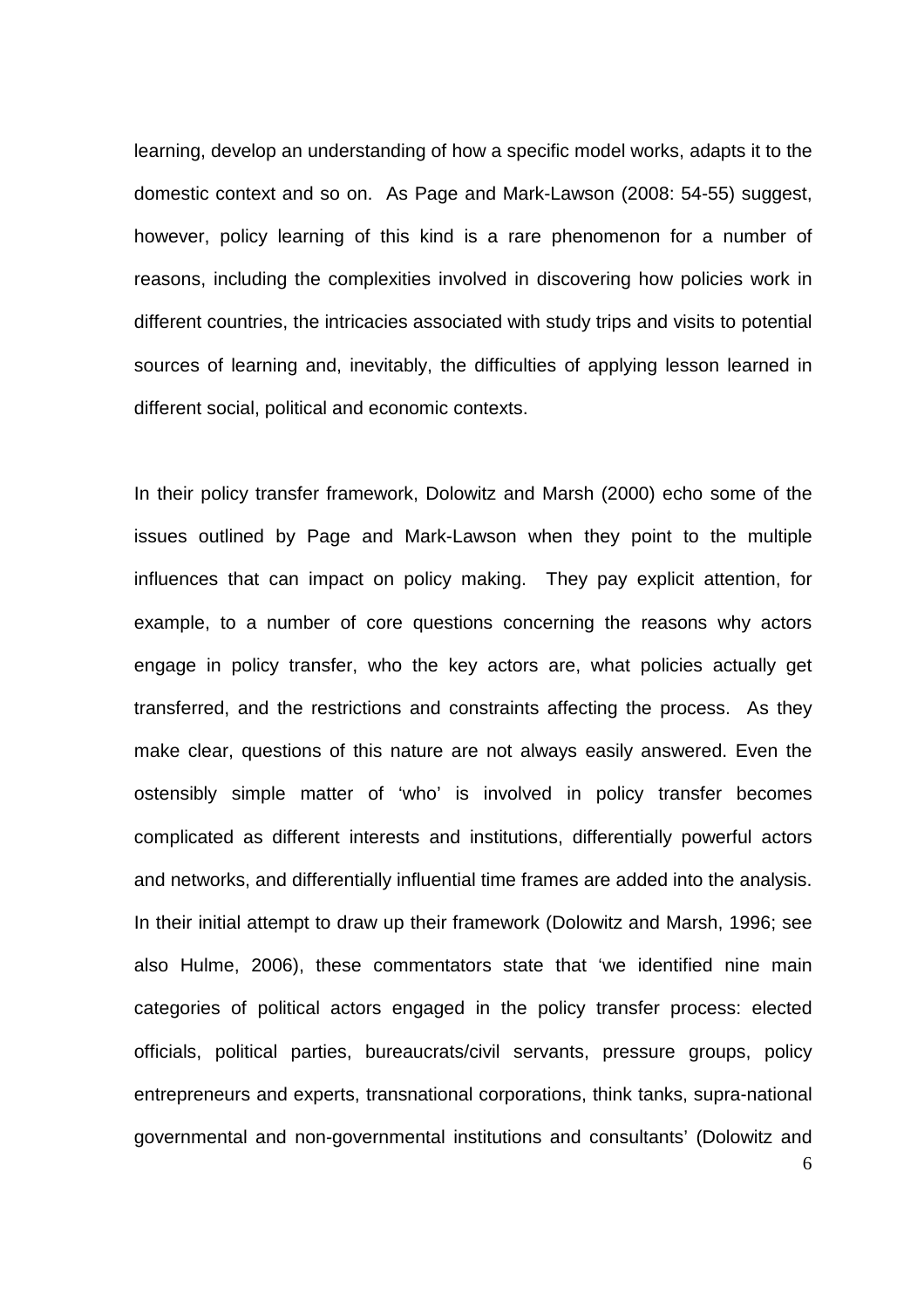Marsh, 2000: 10). If, in addition to these categories, other contextual elements of the learning and transfer process are taken into account – such as the origins of particular policies, pressures to implement specific measures and structural constraints preventing implementation – the difficulties involved in coming to a comprehensive understanding of policy learning and transfer begin to become clear.

Adding to this pluralised perception of learning and transfer, Stone (2004: 549) suggests that 'learning is uneven and imperfect across different actors within a policy network' and consequently 'can be of different "orders": shallow, tactical or instrumental learning as opposed to deeper social or policy learning'. This insight points up the key difference between policy learning, on the one hand, and policy transfer, on the other. However universal the push towards a particular type of policy may be in terms of global policy trends, economic pressures and so on, there are likely to be a number of countervailing forces that conspire to mitigate their influence. So, for Stone (2004: 549), 'political and bureaucratic interests are constrained by electoral considerations, issues of feasibility, funding shortfalls, war or famine that prevent "harder" forms of transfer'. The argument, though, is that some form of 'transfer' can take place, but this is likely to be a 'transfer of policy knowledge but not a transfer of policy practice'.

Stone's distinction between 'soft' and 'hard' learning and transfer processes is important. Softer processes can be understood as those involving variegated sources of learning – sub-national, inter-national, supra-national, state and non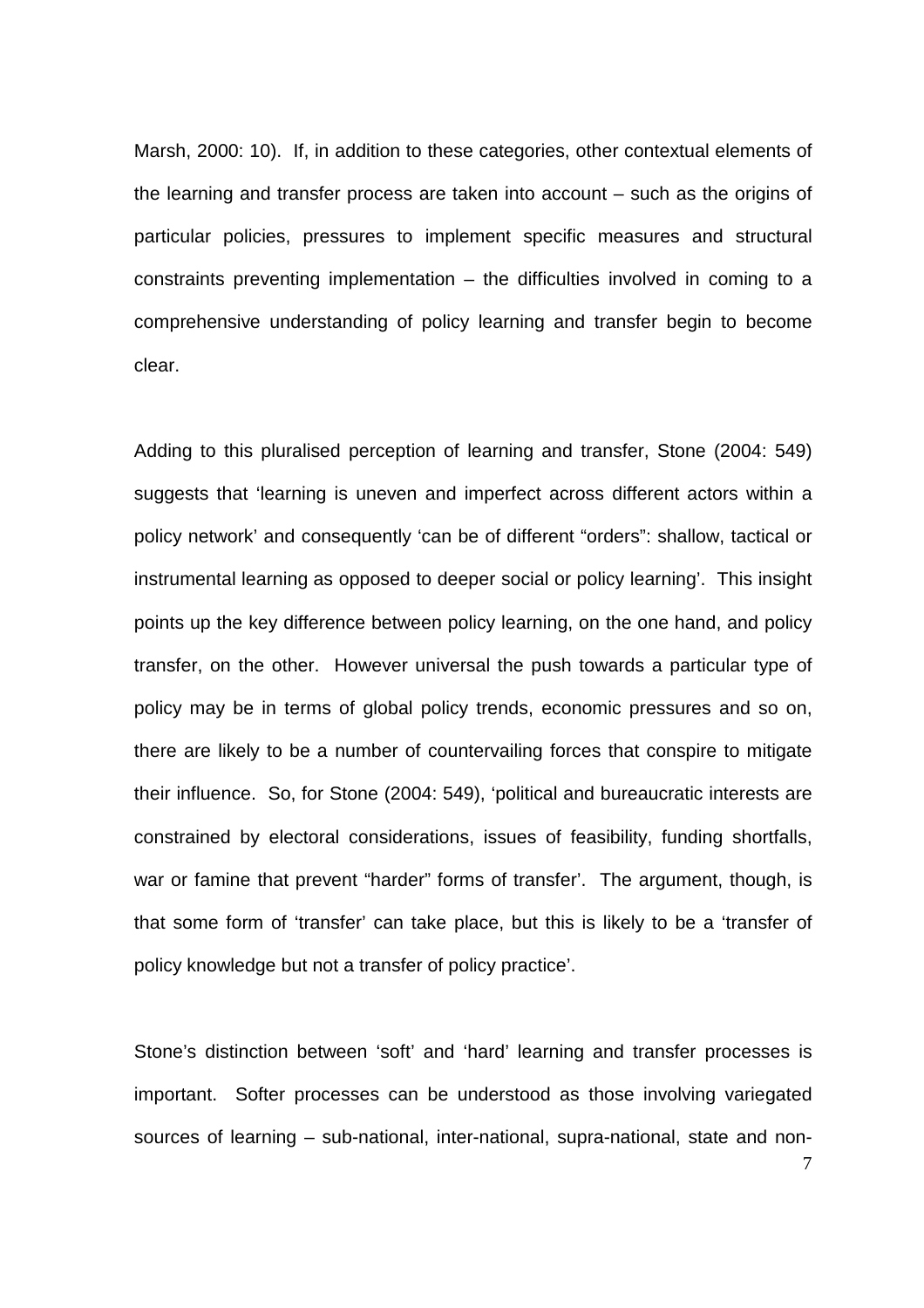state – that may contribute to knowledge in a particular area, which is subsequently developed into policy. The point is the degree of dilution. The softer the process the more likely it is that policies will be 'inspired' by, or at most 'emulate', those from elsewhere; the 'harder' the process, the greater the likelihood that attempts will be made to copy policies directly in ways that lead to more formal and possibly coerced institutionalisation (see Dolowitz and Marsh, 2000: 13). For present purposes, where labour market activation policies are concerned, the emphasis is upon soft processes that lead to emulation and 'lesson-drawing' (Holzinger and Knill, 2005) as policy makers attempt to incorporate a range of influences affecting particular policy areas. It is more difficult to find instances of directly imposed policy transfer amongst the mature capitalist welfare systems of the global North and West.

Although these micro- and meso-level considerations are highly important, not least because they point to the complexity of transfer processes, of equal significance are macro-level issues, which provide a broader understanding of the prevailing socio-economic and political contexts within which debates about learning and transfer are situated. One way of looking at the macro-level is to think in terms of paradigm shifts (Hall, 1993); another, not entirely unrelated, is to take note of historical institutionalist accounts of policy change (Steinmo, 1992; Pierson, 1998, 2000), which examine policy transfer through the lens of existing norms and arrangements that are held to constrain the nature and content of new measures. Both approaches inject a sense of 'time' into policy analysis while also attempting to account not just for the character but also for the speed of change.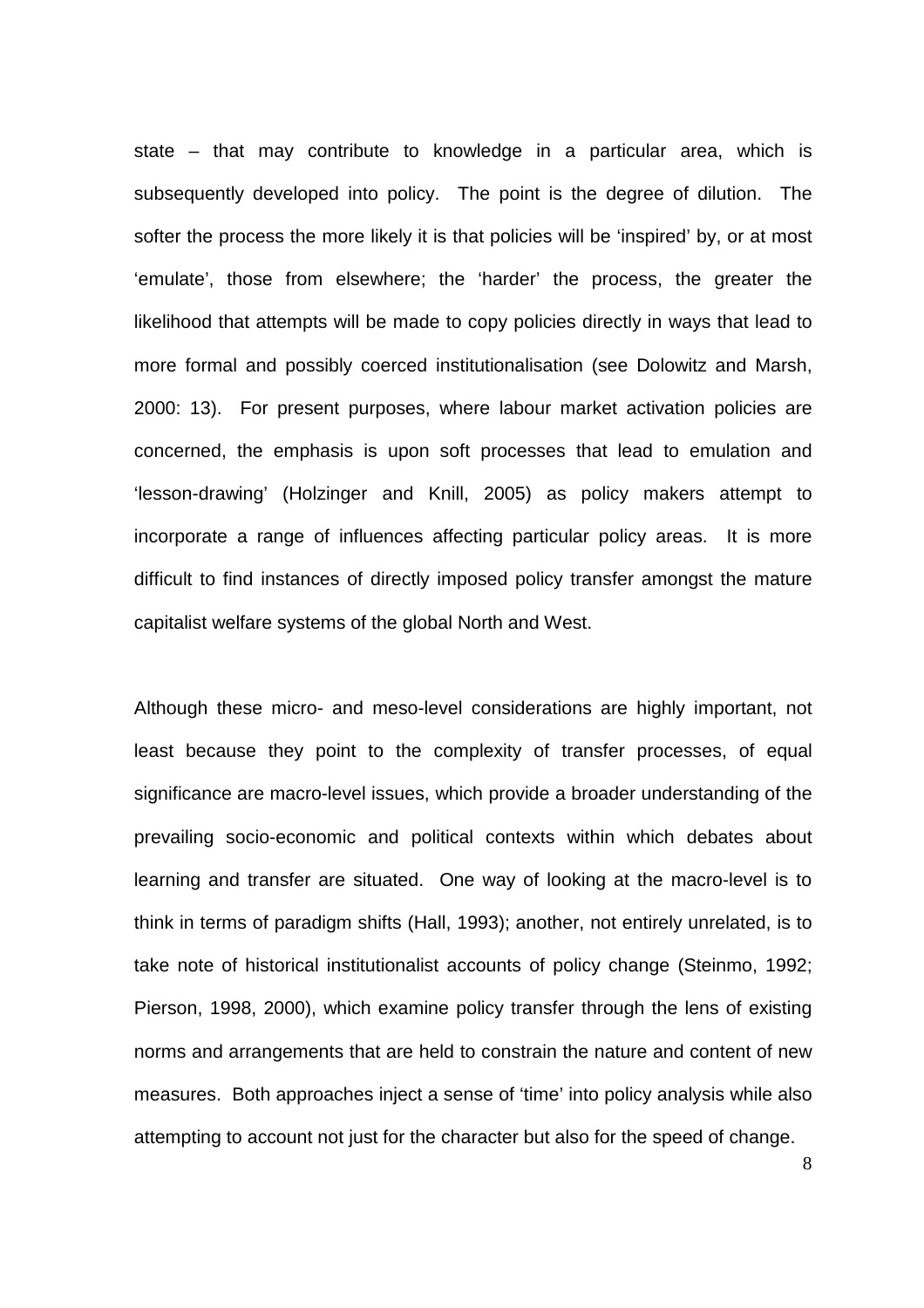Hall argues that the analysis of policymaking needs to be placed in the context of 'social learning'. Arguing that 'the process whereby one policy paradigm comes to replace another is likely to be more sociological than scientific' (Hall, 1993: 280), he distinguishes among first, second and third order changes, focussing in particular on the ways in which the different stages depict different characteristics of the policymaking process. So, for instance, first order change is restricted to elite civil servants and is incrementalist and routine, while second order change, similarly controlled by senior state officials, involves a more strategic analysis of policy, the development of new policy instruments and plans for strategic action. Third order change, finally, is concerned with a major 'paradigm shift' stemming from 'the accumulation of anomalies, experimentation with new forms of policy, and policy failures that precipitate a shift in the locus of authority over policy and initiate a wider contest between competing paradigms' (Hall, 1993: 280). Importantly, this contest 'may well spill beyond the boundaries of the state itself into the broader political arena'.

9 Clearly, Hall's piece was written some time ago and arguably before understandings of policy transfer in a complex, globalising environment had been given fuller consideration. There is certainly a tendency to regard first and second order policymaking as primarily the inward-looking activity of governmental elites operating within an autonomous nation-state (see Nordlinger, 1981) and it is no longer clear that even relatively minor 'intra-paradigmatic' changes can be understood in this manner. Be that as it may, Hall's third order change moves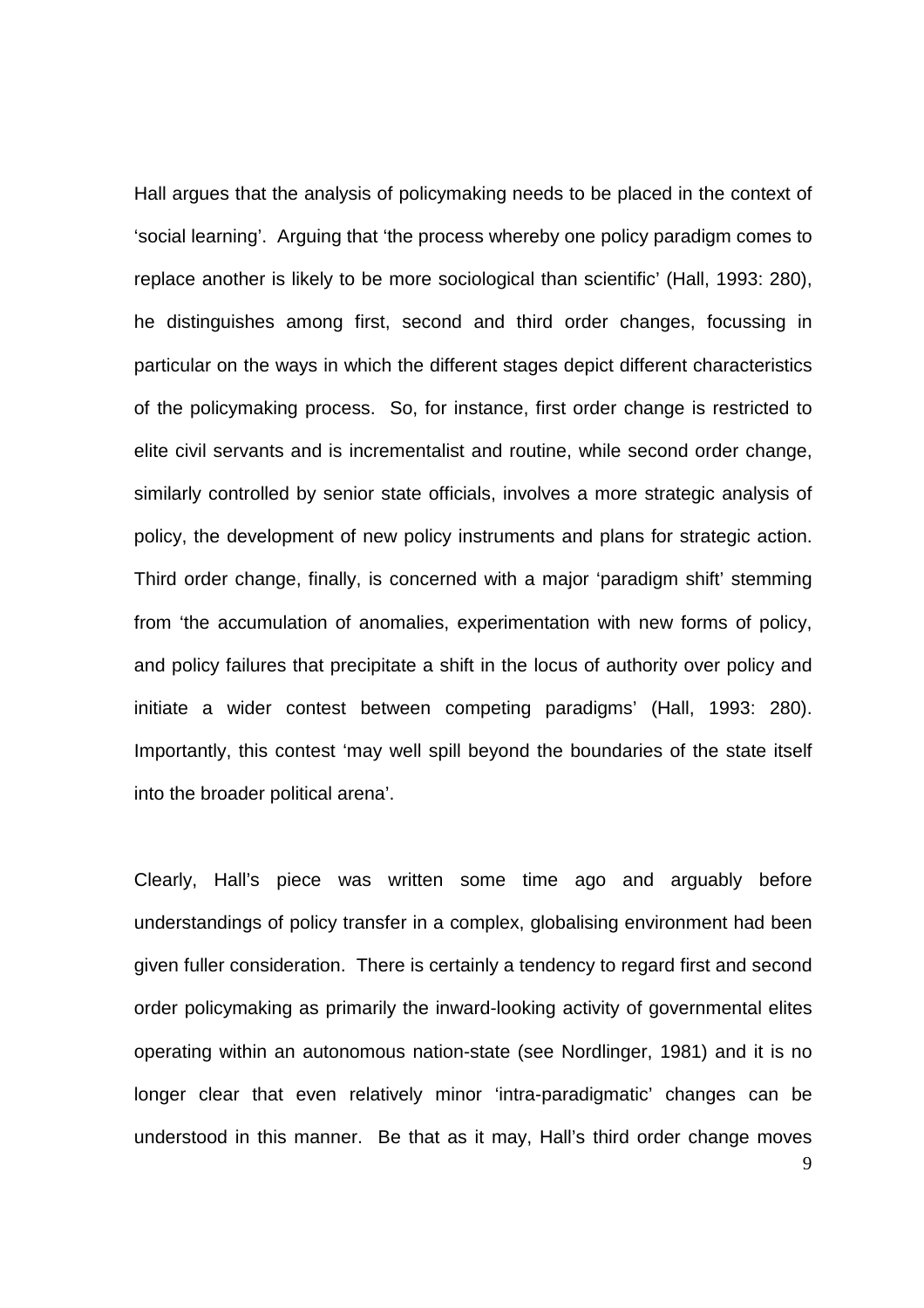towards what he calls a 'state-structural' position which accords 'interest groups, political parties, and other actors outside the state an important role in the policy process' (Hall, 1993: 276). In his main example of the paradigmatic shift from Keynesian to monetarist macro-economic policies in the late 1970s and 1980s, Hall notes in particular the rising influence of the financial markets, which forced ad hoc adjustments on Labour governments in the 1970s, and the 'vast expansion in the outside marketplace for economic ideas' (Hall, 1993: 289) that provided the first Thatcher administrations with an authoritative alternative economic strategy to increasingly discredited Keynesian solutions.

10 Elements of Hall's approach can be found in historical institutionalist accounts of policymaking. If institutionalists rely less heavily on the role of agency than does Hall, they are also generally more sceptical about the scope for radical policy change at any level. Embedded arrangements and mechanisms ensure that policymaking is essentially path dependent (Pierson, 1998, 2000) and this tendency to adhere to the 'path' reduces the significance of exogenous learning and transfer in favour of incremental adjustment. Support for an institutionalist interpretation of policy learning and transfer comes from Manning (2006: 164 *our emphasis*), who has written that 'a detailed study of social policy advice by the OECD, over 25 years to 16 countries, shows that in all these countries policy advice was almost universally rejected by countries *unless they were already in the process of looking for that particular kind of solution'*. Manning (2006: 164-5) goes on to argue that 'we might surmise that policies will only fit depending on their place in policy sequences, dependent paths and slow processes'. When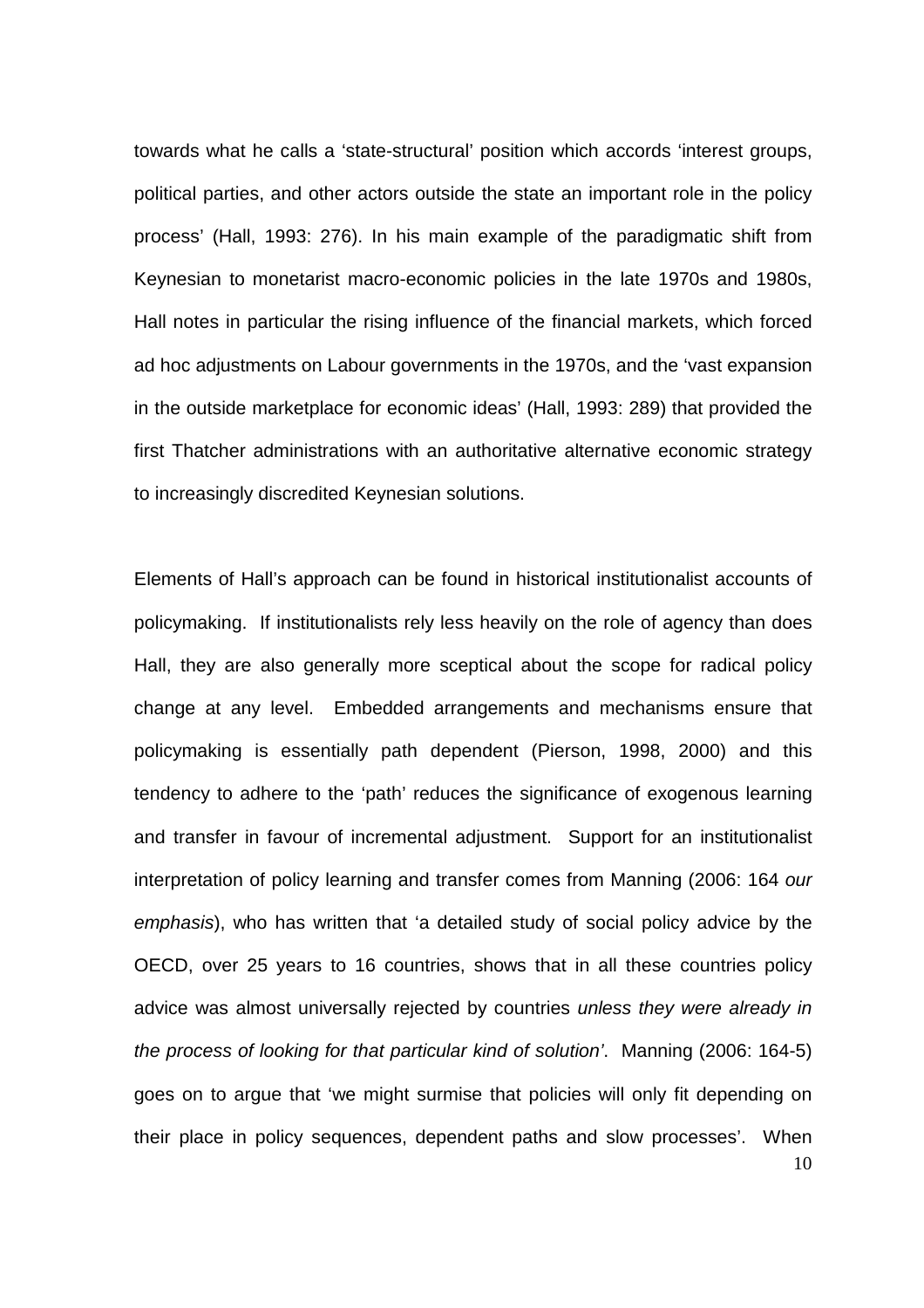considering policy transfer, then, the suggestion is that 'a transferred policy might have quite different consequences depending on how, when and where it is adopted into a particular setting, and this cannot be simply read off from…what has worked elsewhere in the past'.

'Context', then, is the thing – and this observation should act as a caveat to those engaging in micro- and meso- level accounts of policy transfer. While what they have to say is certainly important, as we shall see below, there is every reason to pay close attention to institutional context, while avoiding a too rigid determinism. While institutionalism has much to tell us about the nature of policymaking and the need to be cautious about the impact of specific instances of learning and transfer, policies *do* change nevertheless. One 'dynamising' factor that needs to be taken into account is the role of ideas and the ways in which these can lend institutionalist accounts a degree of motility. Béland (2005), for example, argues that ideas have a certain autonomy and can influence perceptions of existing institutional arrangements. Although political institutions will shape the ways in which policy makers construct and select policy alternatives, micro- and mesolevel analyses of the role of 'policy entrepreneurs', particular political actors' support for specific ideas and so on are clearly relevant to a broader understanding of how policies are 'framed' ideologically (Béland, 2005: 10-11) – and indeed insights of this kind are one of the strengths of the accounts of policy transfer discussed below.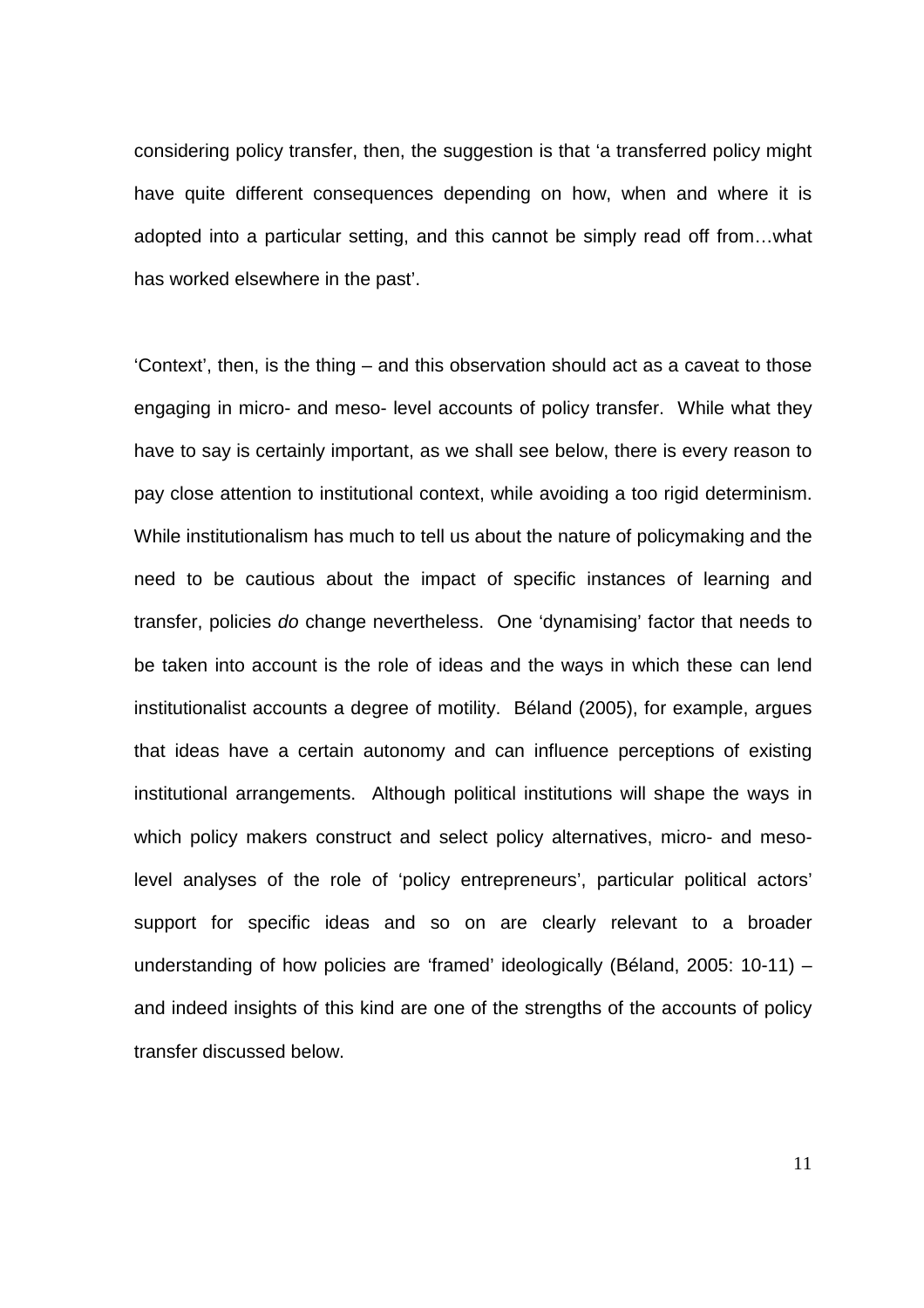The point, though, is that if 'ideas' are one potential source of institutional change, presumably it is important to be aware of the conditions in which they become 'acceptable'. Here wider matters relating to paradigm change may be influential, including the play of global economic pressures upon existing institutional arrangements and the positions of business, organized labour and other interests in relation to specific aspects of policy transfer. Evans and Davies (1999: 371) argued that a structurationist perspective can both encapsulate and help to explain multiple and differential causal factors such as these in which, on the one hand, processes of 'globalisation' and internationalisation facilitate policy transfer – and vice versa – while, on the other, international regimes use epistemic communities to develop and process ideas and 'promote global awareness of certain policy problems and policy options'. Certainly where welfare state change is concerned, while there is good evidence to suggest that welfare institutions do not simply collapse in the face of structural challenges such as global economic pressures and indeed can be highly resilient (Swank, 2002; Rieger and Leibfried, 2003), it is equally clear that they are increasingly vulnerable to the push and pull of 'structure' and 'agency' – in the course of which they are often 'recalibrated' (Ferrera and Hemerjick, 2003).

12 Macro-level matters such as these need to be taken into account alongside explorations of micro- and meso-level processes of learning and transfer. Where the analytical mix is 'right' there will be a rich account of how a particular policy, or set of policies, has emerged in a particular institutional context. This account will involve macro-level scene-setting, including an analysis of structural or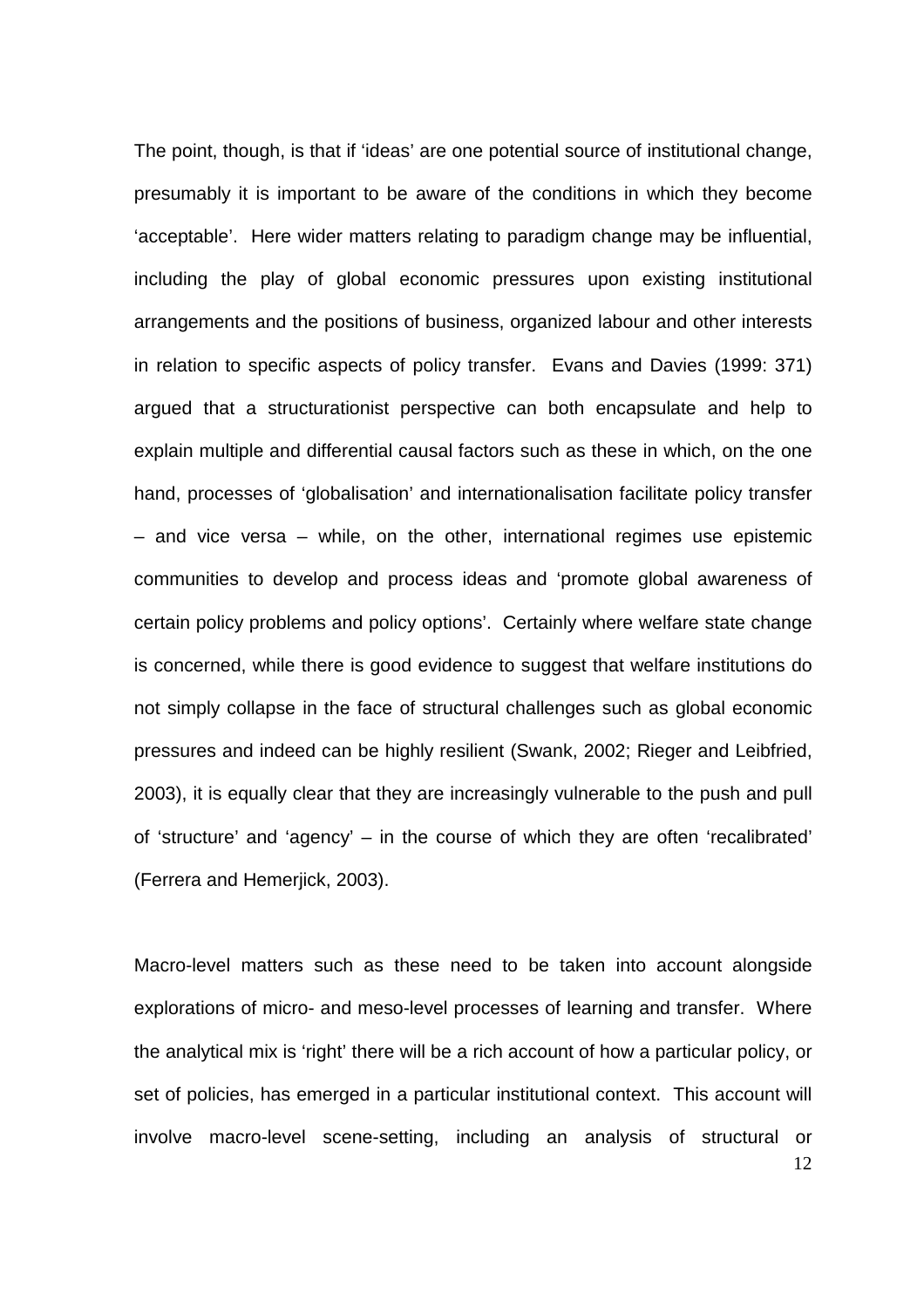'paradigmatic' changes and their likely influence on policy *learning*. Importantly, though, the impact of these changes needs to be traced at meso- and microlevels in terms of how particular communities – pressure groups, transnational policy networks, transnational business communities – operate to push particular issues onto political agendas, and how significant individuals, or groups of individuals interact to produce particular policy outcomes. In this way, what gets *transferred* may well differ from what has been learned. Once the complexities involved in these different levels of interaction are taken into account, it is unlikely that the learning and transfer process themselves will appear to be entirely 'rational'. Taking labour market activation policies and the accompanying theme of 'conditionality' as the focus, what follows first examines arguments that suggest a predominantly US influence for the emergence of these policies in the UK before moving on to make the case for a considerably more plural, pragmatic and 'muddled' understanding of policy learning and transfer.

## **Methods note**

Alongside our consideration of theoretical debates about policy learning and transfer this paper utilises data generated in a small scale, qualitative study conducted with elite UK civil servants. The aim of the study was to explore the views of senior, non partisan, policy actors about how, and why, active labour market policies (ALMPs) had become a central and increasingly important element of successive UK governments' responses to unemployment and labour market inactivity. The study used qualitative techniques (Mason, 2002; Ritchie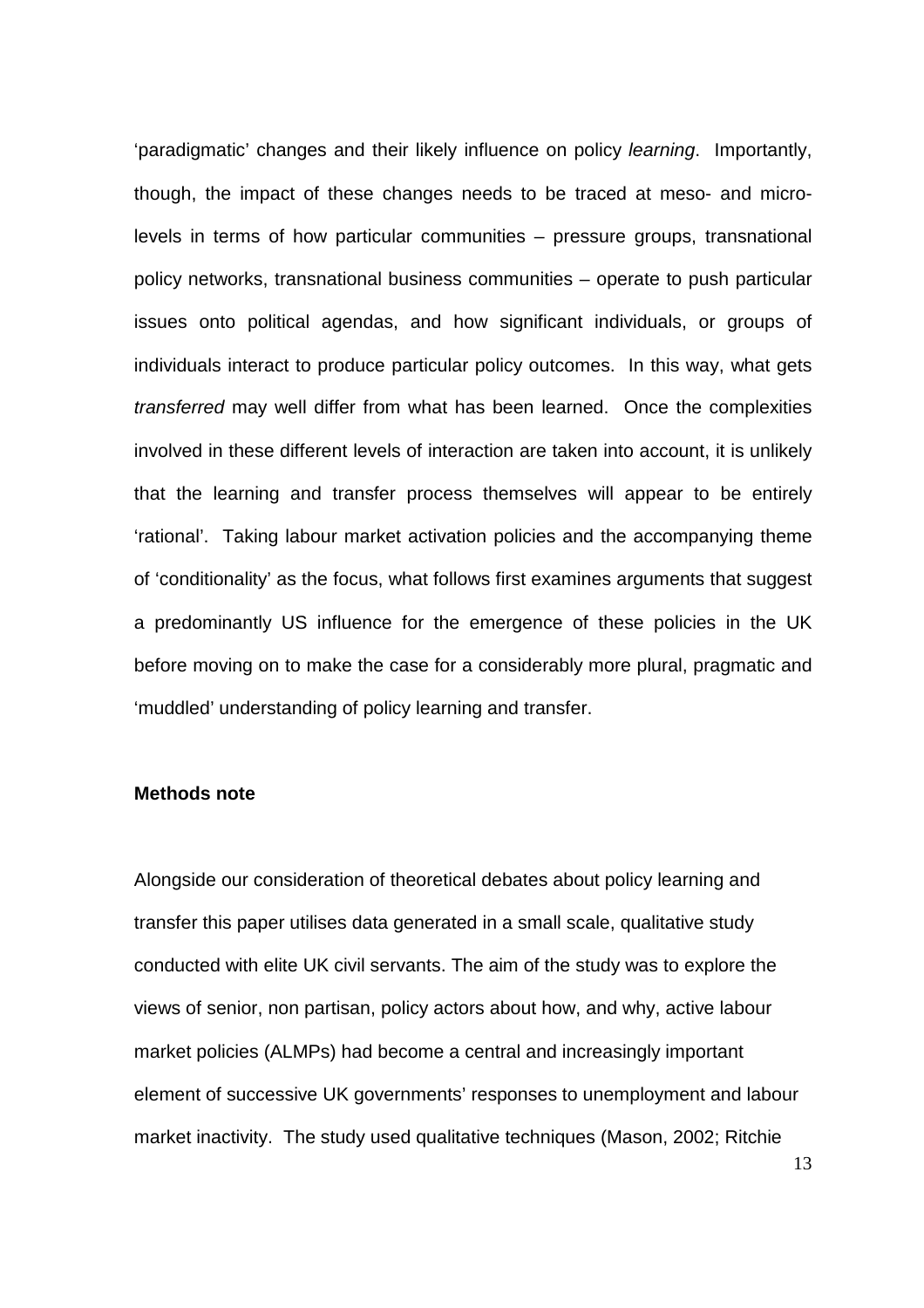and Lewis, 2003) to explore the views of top ranking civil servants in the Department of Work and Pensions (DWP) about the origins, influences and character of UK ALMPs. An appropriate elite respondent was identified and interviewed and other respondents snowballed from the initial contact. In order to protect the anonymity of respondents we cannot identify their positions within the DWP. However, all respondents had extensive experience of leading and delivering active labour market policies and research projects and were routinely involved in briefing ministers at the highest levels.

Four individual semi-structured interviews were conducted (by both authors) in Sheffield and at the DWP headquarters in London in July and August 2006. A semi structured question guide was used to focus discussions. Interviews lasted between one and two hours. All interviews were recorded on audiotape, transcribed verbatim and analysed using grid analysis and thematic coding techniques (Ritchie et al, 2003). A Nudist 6 computer software package was used to assist this process. Two basic ethical principles underpinned the fieldwork; informed consent and anonymity. As noted in the introduction the quotations of individual senior civil servants are used to illustrate and support discussions within the paper and they are indicative of shared views within our sample. Due to the seniority of their positions, and their location at the centre of the government's ongoing process of welfare reform, the civil servants who took part in this study were clear that any quotes used could not be attributed back to particular individuals. In order to protect the anonymity of respondents we do not, therefore, assign individual respondents with a particular contextualised alias/code name.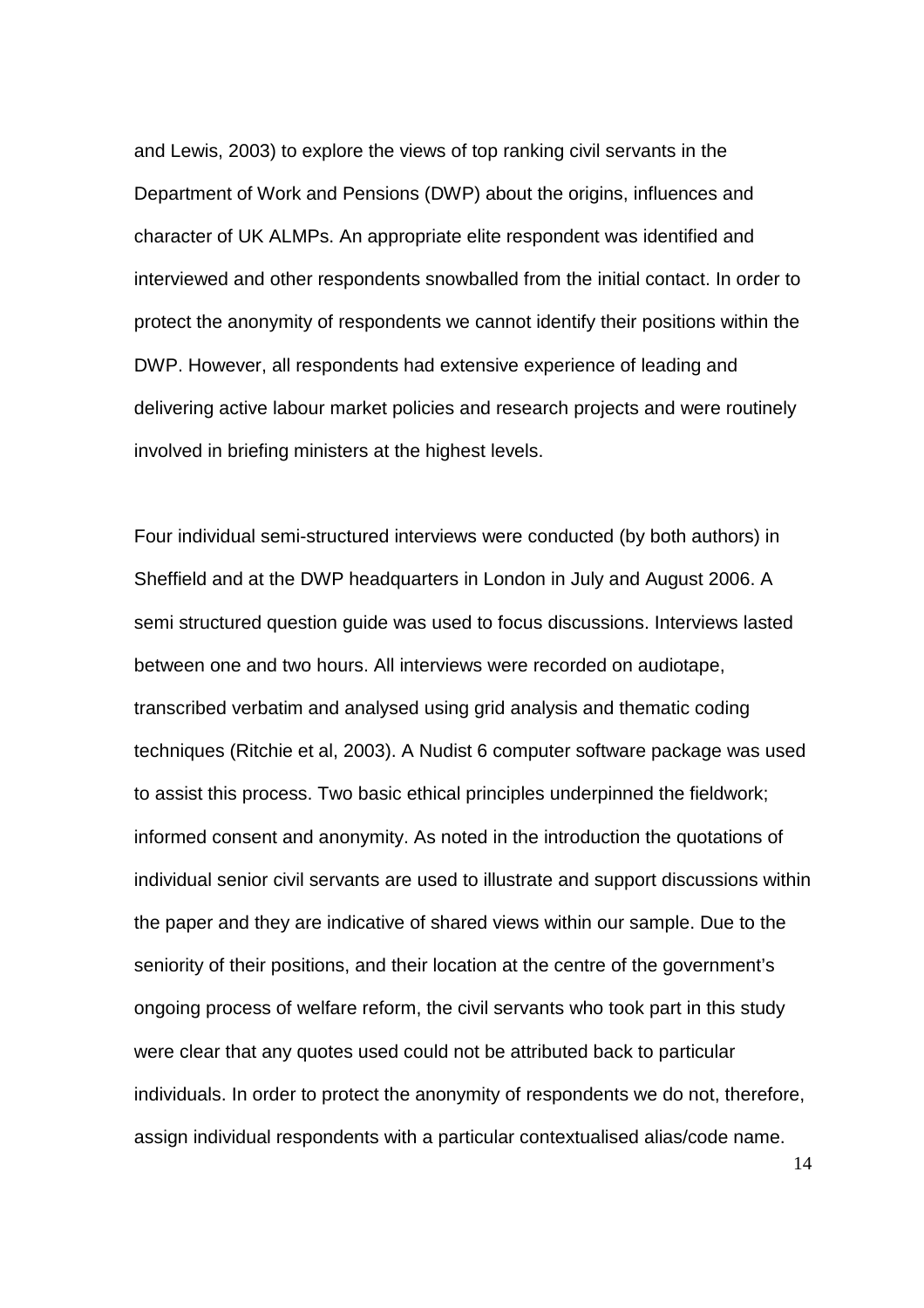#### **Labour market activation: The Americanisation thesis**

On the face of it there is much to support the view that UK active labour market policies, particularly those associated with New Labour's New Deals, were largely imported from the USA from roughly the mid-1980s onwards. Against a backdrop of social policy change and attempts at retrenchment (Pierson, 1994) beginning in the early years of the Thatcher governments, efforts to deal with rising unemployment moved quickly from attempts to adjust the unemployment figures to a sustained search for policies designed to keep unemployed people off 'passive' benefits and in touch with the labour market. In fact the shift towards policies that were commonly, if inaccurately, described as 'workfare' (i.e. work in return for benefit receipt) was fairly gradual under the Conservative government of the 1979-97 period. The Restart programme, which began in 1986, demanded that those unemployed for six months had to attend Jobcentres to show that they were actively seeking work – with non-attendance attracting benefit sanctions. As Peck (2001: 266) states, 'subsequently eligibility rules and "availability-for-work" tests were repeatedly tightened…the effect [being] to discipline those in the lower reaches of the labour market as well as the unemployed themselves'. So far as Conservative governments are concerned, this gradual move towards greater activation and conditionality culminated in the Job Seeker's Allowance (JSA), implemented in 1996, during the dying days of the Major government. Benefit payments under the JSA were based on insurance contributions for only six months before being means-tested, were conditional upon being available for, and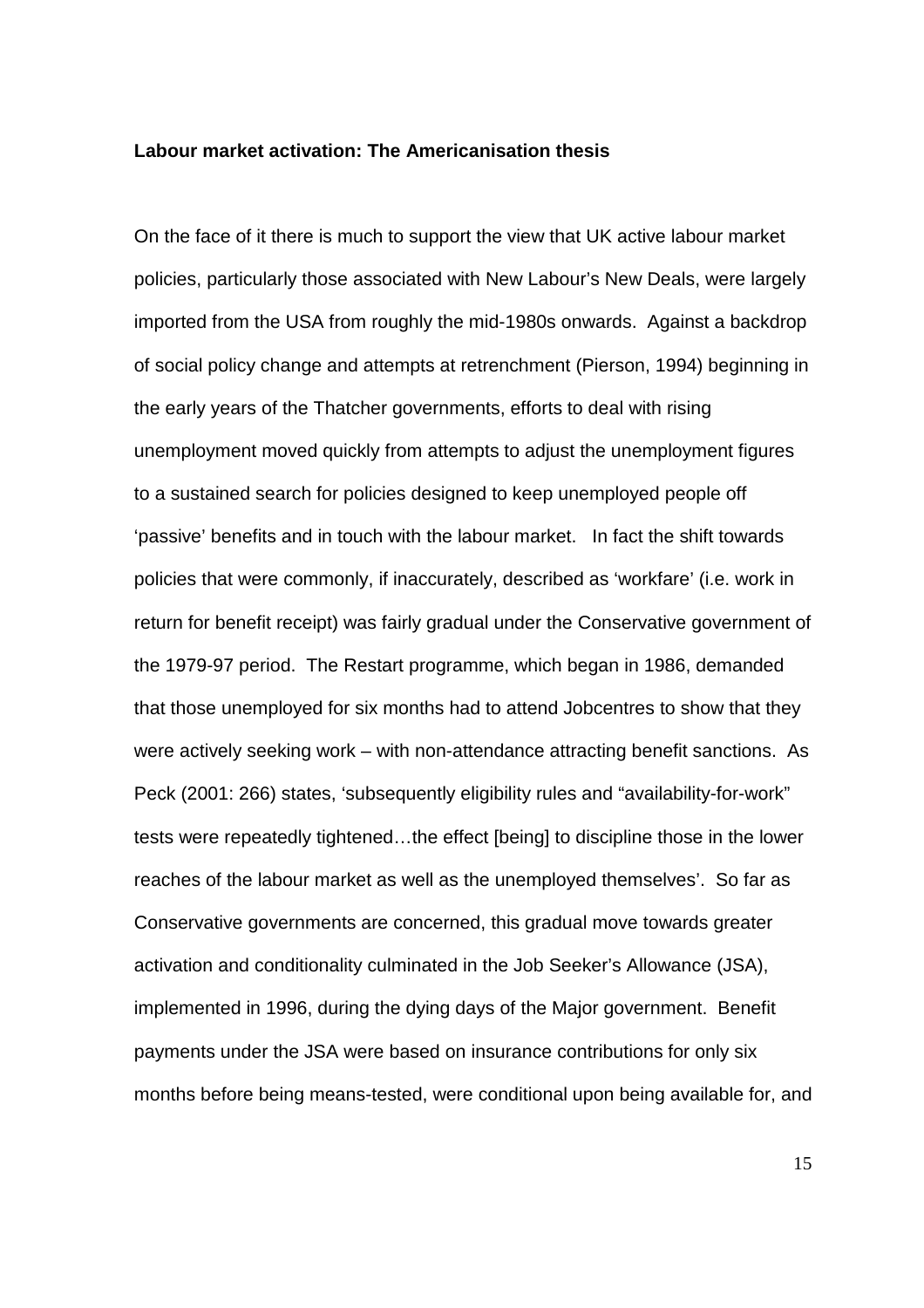actively seeking, work, and signing the Jobseeker's Agreement – effectively a promissory note agreeing to take specified steps towards securing employment.

16 The advent of New Labour saw a dramatic enhancement of the principles that underpinned the JSA in the form of the various New Deals – particularly for those aimed at Young People and the long-term unemployed. As Dwyer (1998, 2000) has argued, New Labour made much more of 'rights and responsibilities', and enshrined an approach to labour market policy in particular – and to welfare in general – that has stressed 'conditionality'. Importantly, the right to passive benefits was removed and failure to take up one of the four work/training options offered made effectively compulsory by the imposition of punitive benefit sanctions. Subsequent initiatives (e.g. Job Centre Plus) have extended the reach of active welfare policy to other groups outside the paid labour market, with lone parents and sick and disabled people becoming a central element of the welfare reform strategy (Blair, 2002; see Stafford, 2003, 2005 for details). Whilst participants in the New Deal for Lone Parents (NDLP) are not yet compelled to seek work the social welfare benefits available to lone parents are becoming more conditional. Since October 2005 all lone parents with children aged fourteen plus who are claiming out of work benefits are required to attend compulsory work focused interviews (WFIs) at three monthly intervals (Stanley et al 2004) and the government has reiterated that lone parents have "a responsibility to engage more intensively with our employment advisers" (DWP, 2005a :8). As Allirajah notes a "significant extension of labour market conditionality for incapacitated claimants" which subjects them to "a workfare-style regime" (2005: 4) appears to have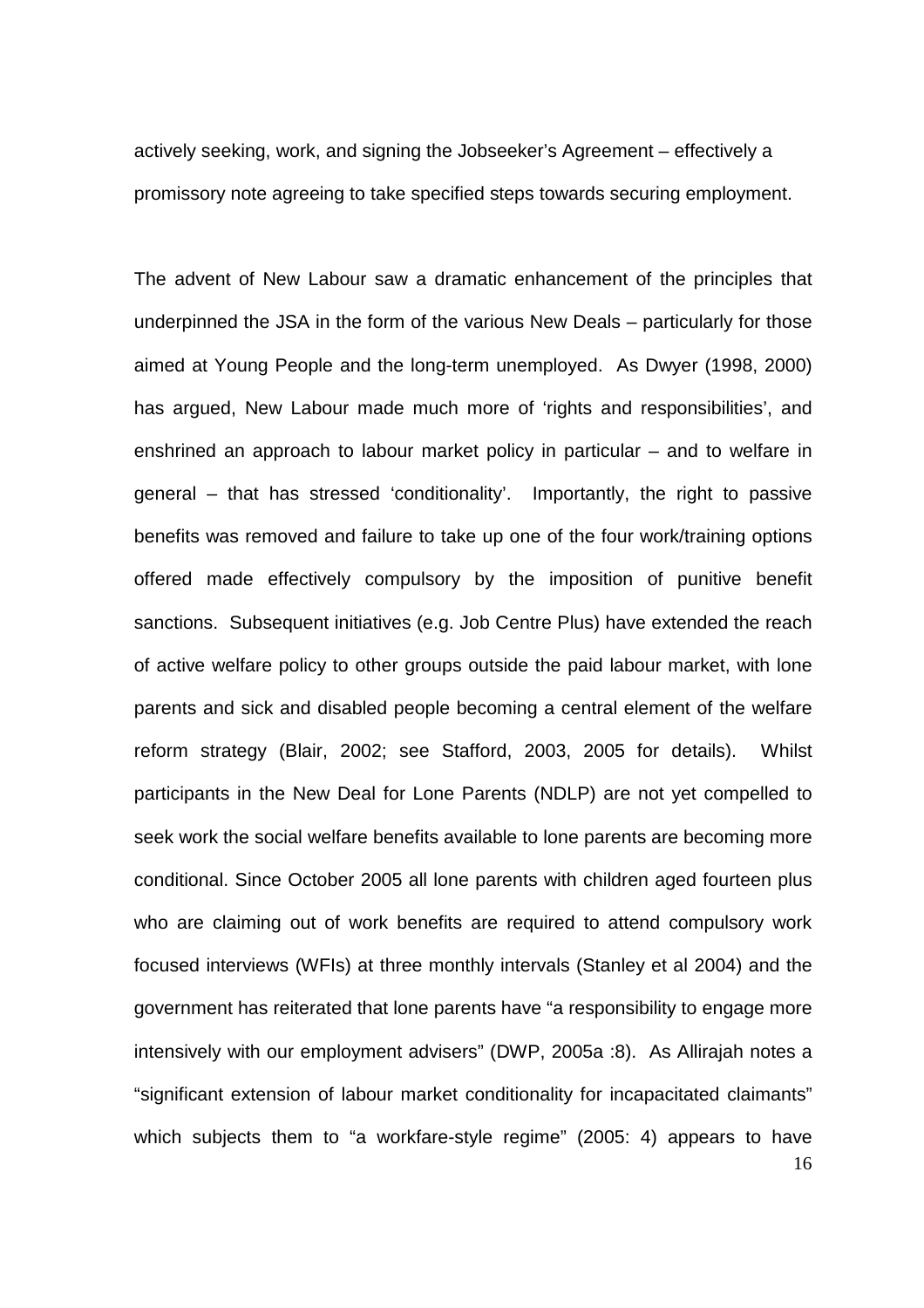occurred – and, moreover, enthusiasm for activation in governing circles shows little sign of abating. As the recent 'Freud Report' reiterates:

*The government has made a commitment to rights and responsibilities a central feature of policy… The report recommends maintaining the current regime for the unemployed, introducing stronger conditionality in line with the Jobseeker's allowance for lone parents with progressively younger children and moving to deliver conditionality for other groups including people already on incapacity benefits (DWP, 2007 :9).*

Have these policies been transferred from the USA? If so, how and to what extent? That changes to labour market policies in the US *have* influenced UK policy makers is not in itself in doubt. The issue is the extent of this influence and what it may tell us about the nature of policy learning and transfer. An interesting feature of the Americanisation thesis is that debate divides between those who treat the US as the central source of policy inspiration (see King, 1995; Walker, 1998; Deacon, 2000, 2003; Peck, 2001; Daguerre, 2004) and others (Lødemel, 2004; Cebulla, 2005) who argue that, US policy, though important, has not been the primary influence on UK activation policy. Neither approach produces an entirely satisfactory analysis of the transfer process, although the latter certainly provides a more rounded account of it. We shall examine these approaches in turn.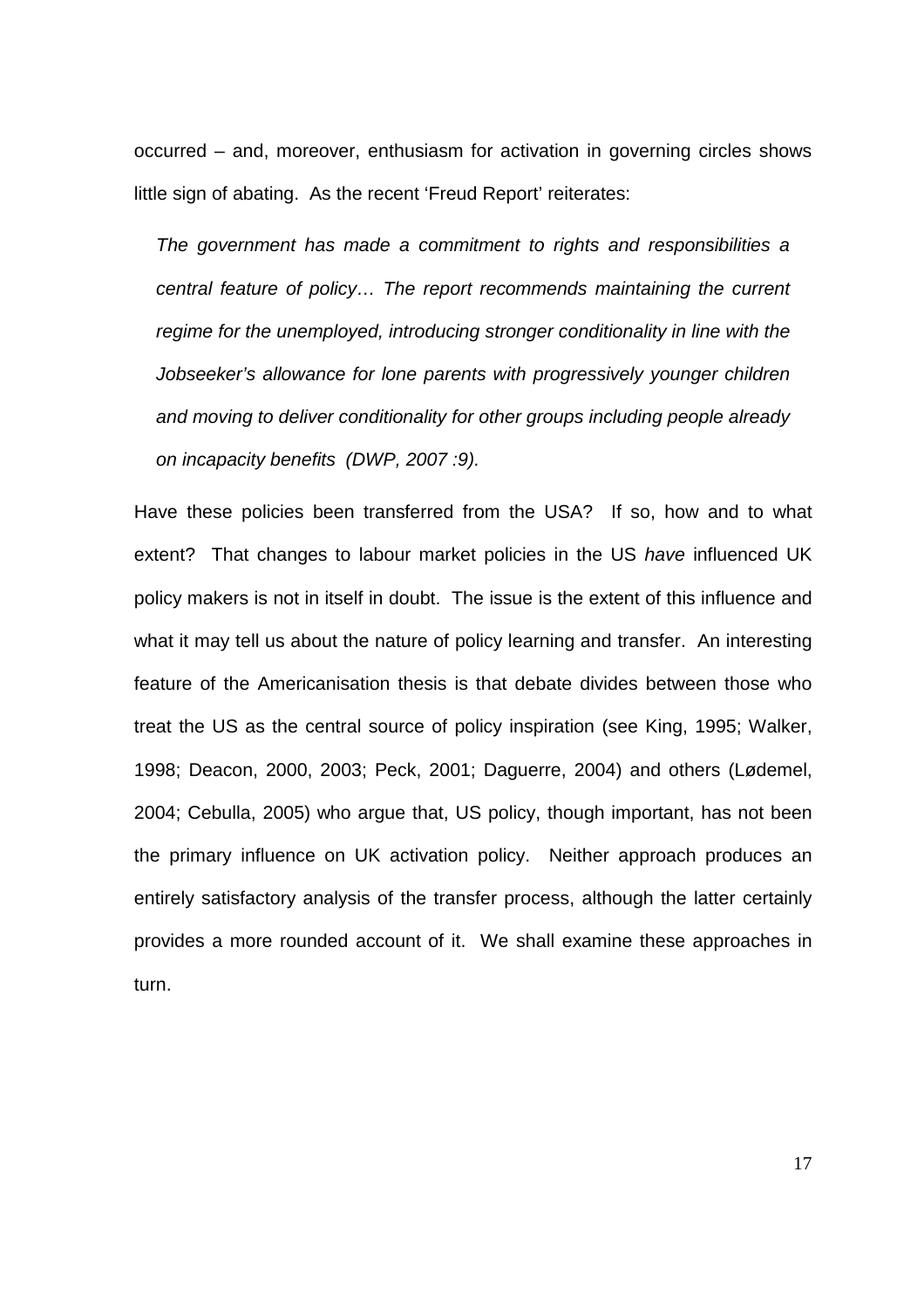#### *US influence? The 'strong' approach*

Those who support this approach stress the longstanding nature of the US-UK relationship. As Daguerre and Taylor-Gooby (2004: 27) note, there has been a long history of 'policy contact, influence and transfer between the US and Britain as well as overlapping policy discourses'. They go on to argue that the relationship was strengthened during the Thatcher-Reagan years, Thatcher 'being especially interested in learning from workfare programmes experimented with in several American states in the 1980s' – and also note that, at the micro-level, 'Britain was heavily involved in joint visits at the administrative, academic and evaluation level to examine welfare to work programmes'. This history of transatlantic policy networks and 'epistemic communities' continued under New Labour – the Blair-Clinton relationship being particularly significant (King and Whickam-Jones, 1999). As Deacon (2000) has written, the work of particular American academics – notably Charles Murray, Lawrence Mead, Michael Novak and David Ellwood – on welfare dependency attracted first Mrs Thatcher and then Tony Blair to understandings of welfare that stressed the negative effects of passive entitlements and the importance of work. Certainly for Deacon, the ideas of these individuals helped to undermine what may be crudely described as the 'Titmuss tradition' in British social policy, which stressed the social significance of 'unconditional, non-judgemental welfare' (Deacon, 2000: 9), in favour of an approach that emphasised the centrality of paid work and the 'moral regeneration', social order and common values that were held to come from it (Deacon, 2000: 12).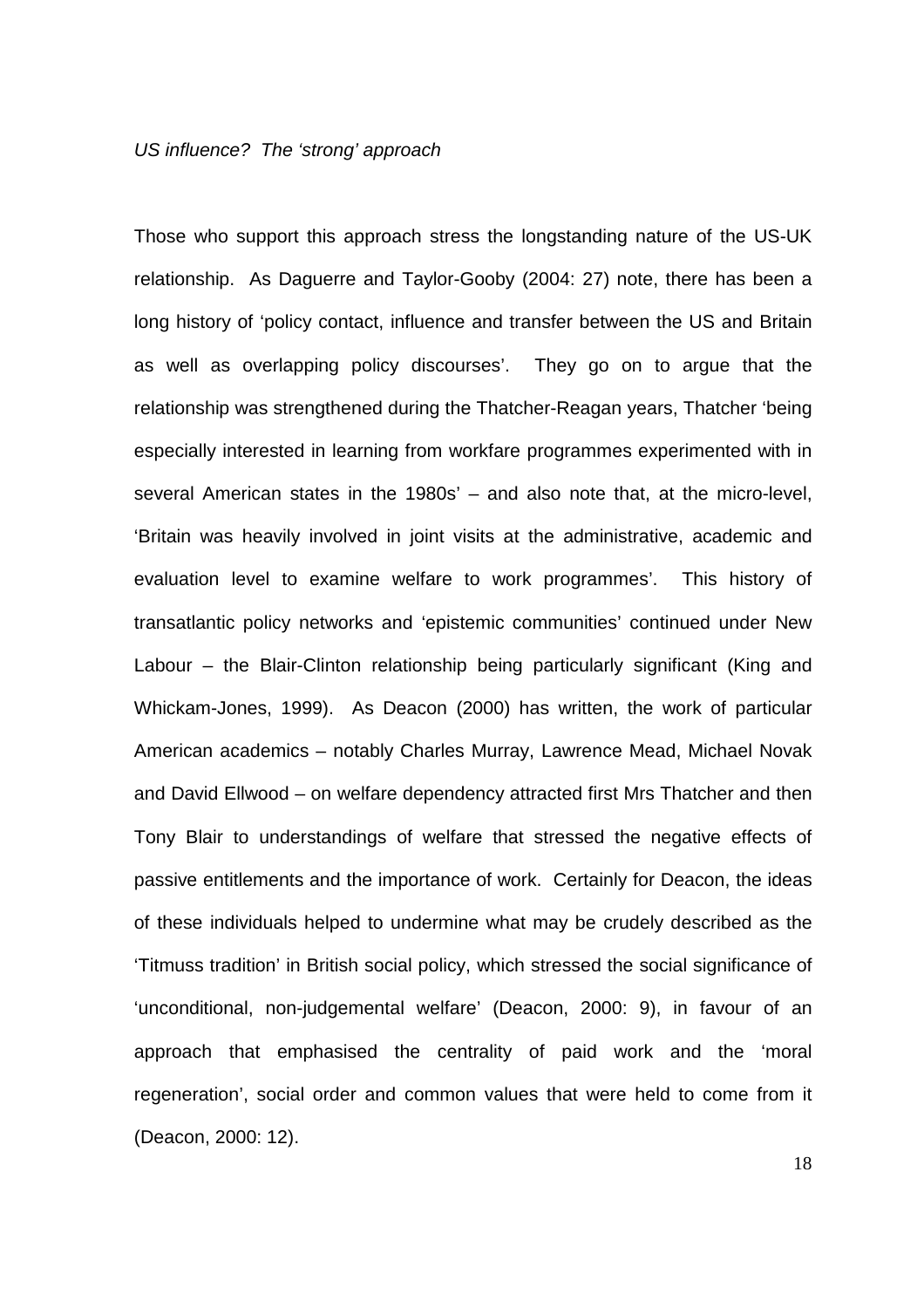Certain British scholars and politicians were apparently persuaded by these US arguments. Deacon points out that John Hills and Robert Walker, who produced research that confirmed the 'overwhelming importance of work' in the avoidance of poverty, were influenced by Ellwood's conviction that 'the long-term support system is jobs' (Ellwood, quoted in Deacon, 2003: 70). It is also well known that the Labour MP Frank Field, briefly New Labour's Minister for Welfare Reform, endorsed the view that responsibility and social obligation should be core principles of social policy. As Deacon (2000: 13) notes, 'there is an obvious similarity between Field's analyses and those of Charles Murray'. Similarly, Clasen (2005: 85-6) has stated that, 'the US debate with its emphasis on private responsibility and the notion of benefits potentially exerting a corrupting influence [has] resonated in speeches made by ministers in the UK since the late 1980s... [while] the perceived contribution of Clinton's welfare reforms to the electoral success of US Democratic Party played a relevant role in the development of New Labour's welfare-to-work agenda in the 1990s'.

19 At the policy level, the 'strong' approach argues that, although the target groups are rather different (single parents and minority ethnic communities in the USA, the unemployed, single parents and those of working age in poverty in the UK), there are clear affinities between the measures enacted. For example, in the USA the Personal Responsibility and Work Opportunity Reconciliation Act (PRWORA) (1996) introduced a severe work first regime and time-limited rights to welfare benefits in the form of Temporary Assistance for Needy Families (TANF) (see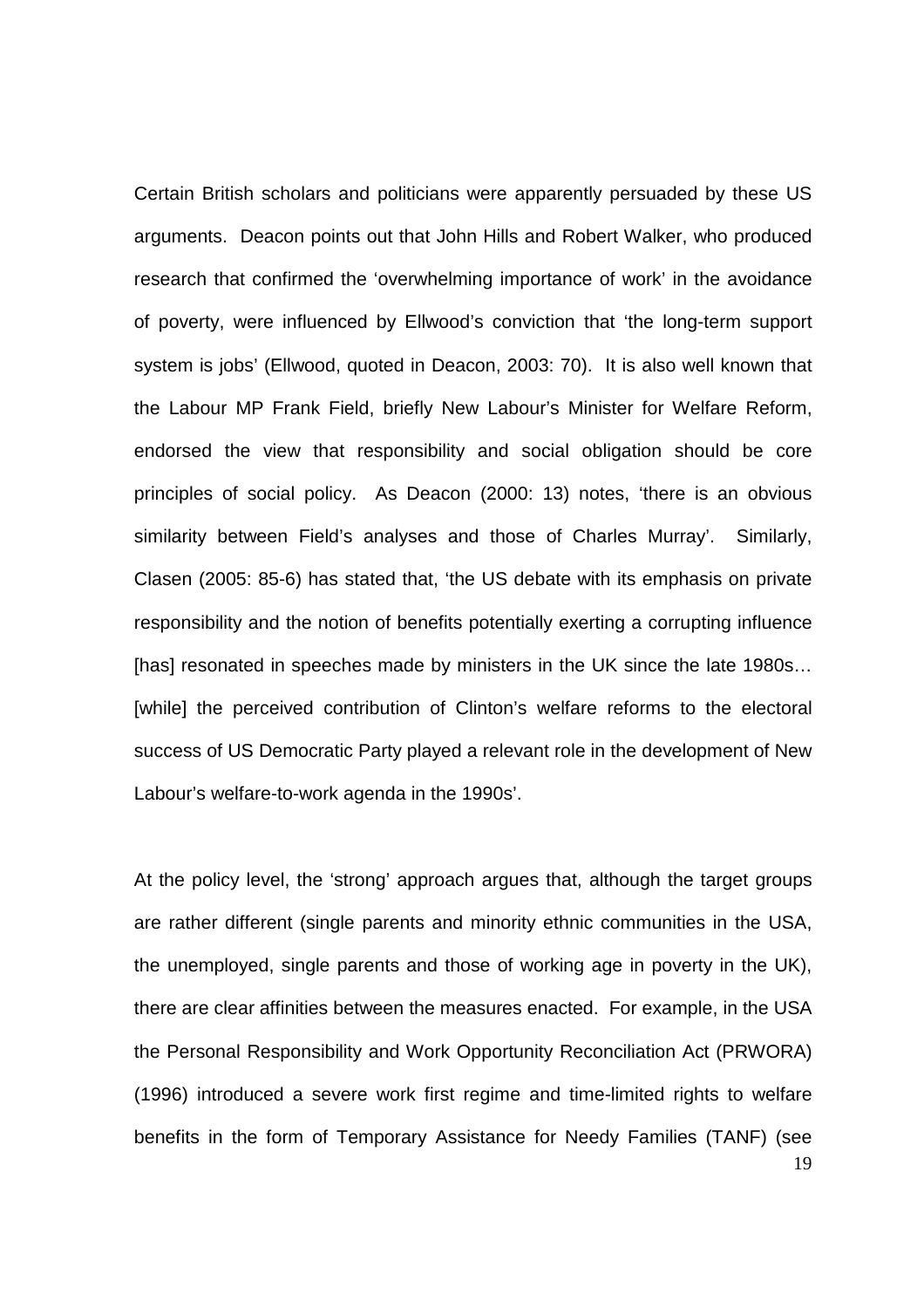Ellison, 2006; Daguerre, 2007). Meanwhile, New Labour in the UK introduced the various New Deals characterised, as we have seen, by increasingly demanding forms of conditionality, extended over time to a wider range of different groups outside the paid labour market (Dwyer, 2004, 2008; Clasen, 2005). As Daguerre and Taylor-Gooby (2004: 31) point out, this 'evolution of the New Deal…suggests that a case for policy convergence between the UK and the US is becoming stronger'. They note (Daguerre and Taylor-Gooby, 2004: 32-3) how the formulation stages of the New Deal were characterised by Treasury-led expeditions to the US to look at various welfare reform policies – and also how the 'consolidation' stages were also accompanied by a continuing tendency to 'draw lessons from new developments in American welfare to work programmes' even after Clinton left office.

The general sense of the importance of US thinking for New Labour's active labour market policies was clearly recognised by our respondents in the DWP. For example

*There was a lot more contact and interchange between this government and the US in the 1997 to 2000 period under a different US administration….I think there was certainly a strong perception here at both political and senior official level that the US under Clinton had demonstrated what you could do… that you could do rights and responsibilities, that is, in a way that you would get away with politically and would produce good results economically…So I think there was quite a lot of that general mood music.*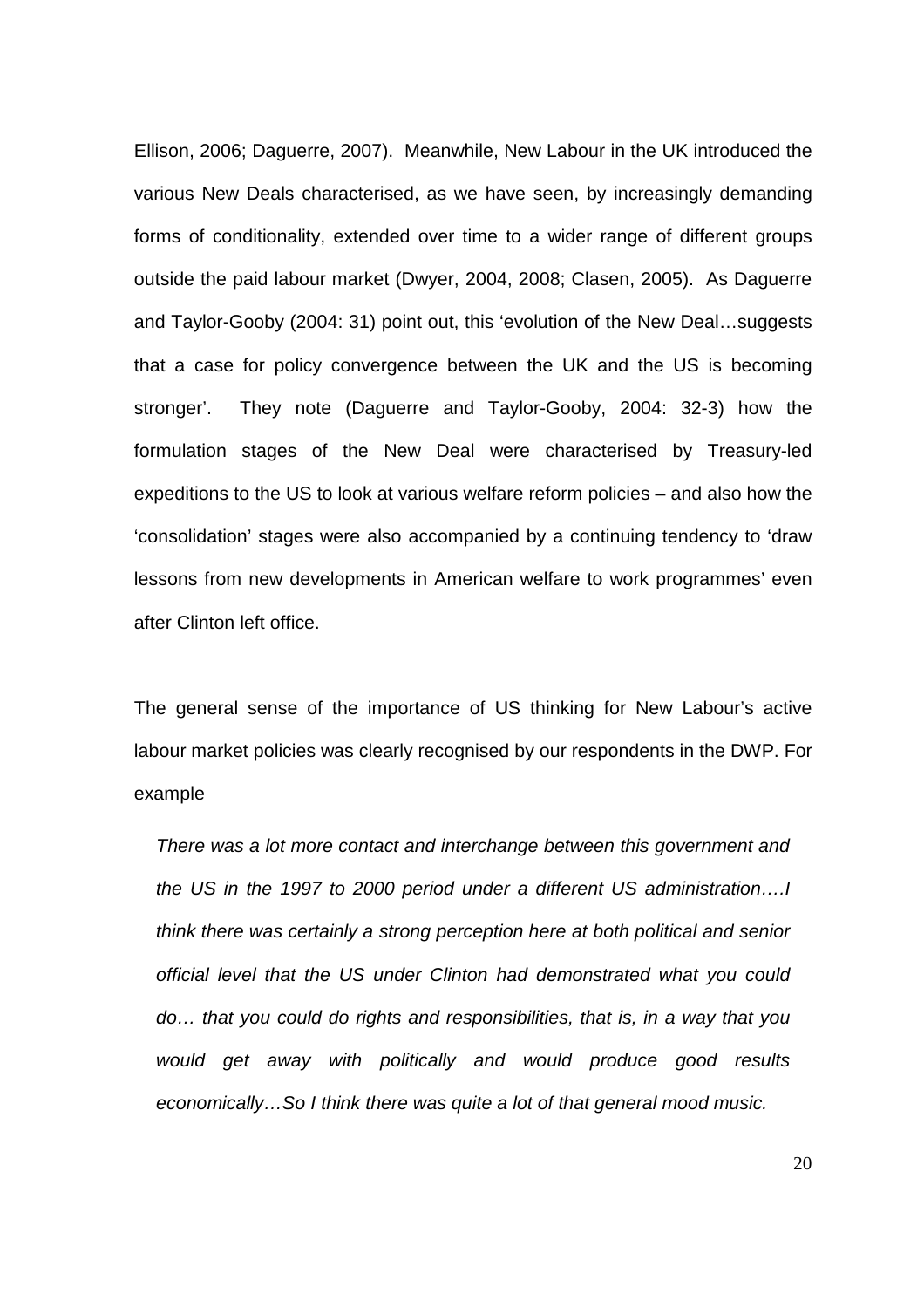#### *Overstating US influence?*

There is no intention to create a straw argument here. Each of the observers whose work has been discussed above make clear the political, social and cultural differences that exist between the US and UK. Even the concept of 'welfare' itself has different connotations in America, as is well known, and Deacon (2000) also acknowledges the significant differences between the US and UK political systems as well as their very different histories of welfare, and differing cultural attitudes to vulnerable groups like single parents. Daguerre (2004: 47) notes that reform processes in the UK have tended to be more incremental than they have in the USA and – significantly – that 'there is no British equivalent of PRWORA'. She also points out (Daguerre, 2004: 48) that UK active labour market policies have oscillated somewhat between a US-style emphasis on individual responsibility and self-help, and an attention to issues of equity and social inclusion that have their origins in Swedish social policy – and, we would add, in the UK's own history of welfare state development.

21 Even so, it is fair to suggest that the arguments set out above clearly favour a model of policy transfer that assumes an essentially *rational* process in which ideas and polices are first learned and then transferred from one national context to another, albeit not wholesale. The match is not exact and a good deal of adaptation takes place – but the drift is clear. Others take a rather different view, however, and one that stresses more clearly the complex and diverse range of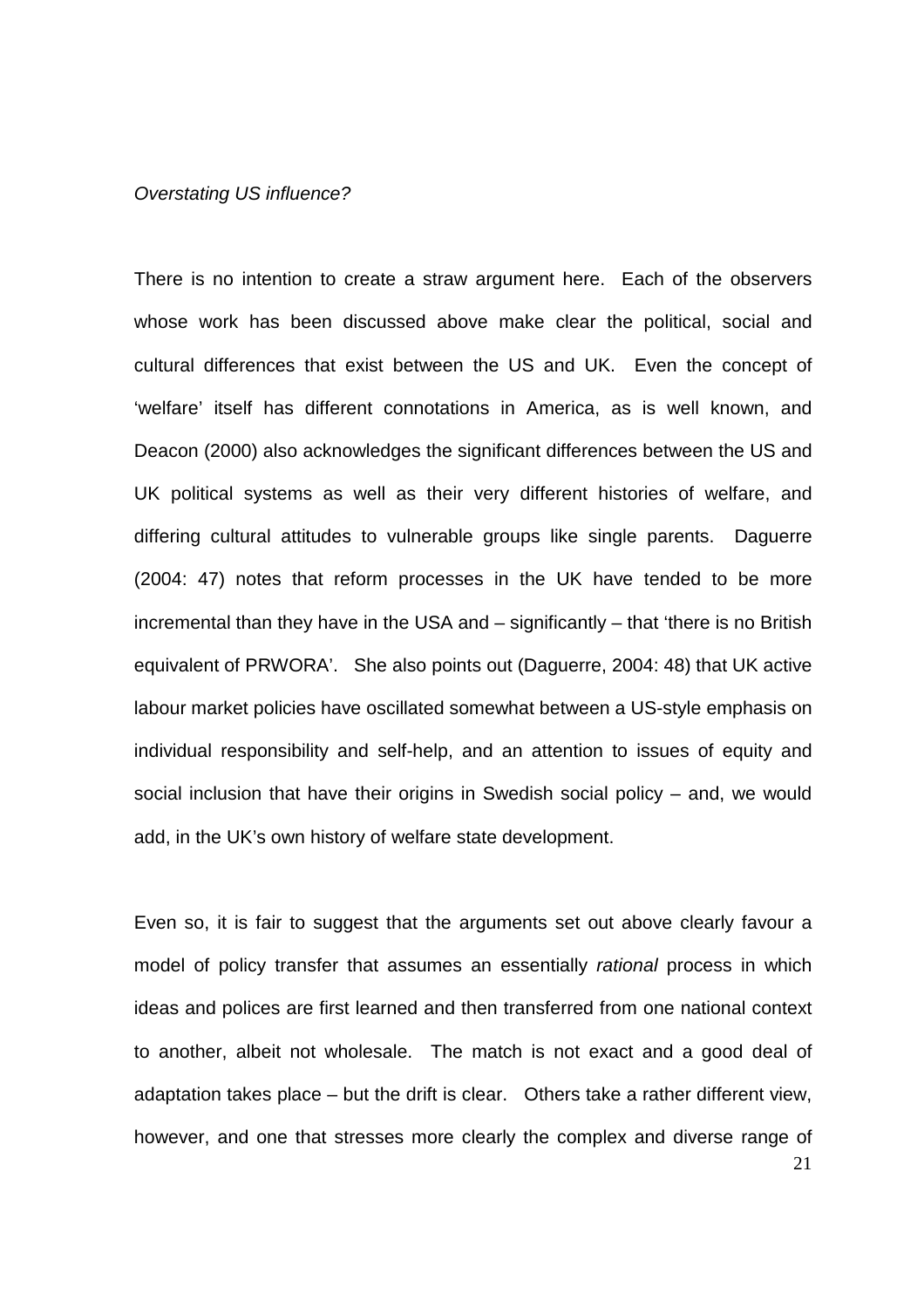influences on (in this case) the development of active labour market policies in ways that undermine the 'strong' approach.

Andreas Cebulla (2005) has gone some way towards questioning the validity of an overly rational understanding of policy transfer. He suggests that US influence, though present, needs to be tempered by other significant sources of policy learning. For one thing, from roughly the mid-1980s onwards, the Labour Party was engaged upon a journey of substantial ideological change, important aspects of which had as much to do with the Party's colourful internal history as it did with exogenous factors. Thus, debates that were informed by new ideas about welfare on the other side of the Atlantic were equally informed by internal arguments during the 1980s about the nature and place of socialism in the Party's ideological canon, particularly how socialism could be made compatible with 'markets' (Hattersley, 1987; Le Grand and Estrin, 1989; Ellison, 1994; Shaw, 1996). In fact, the chronology suggests that ideological disagreements in the Labour Party had to be settled in favour of change *before* 'New Labour' could proceed with policies that drew (in part) from US inspiration. Symbolically, the Commission for Social Justice issued its report, *Social Justice: Strategies for Renewal*, in 1994 – a document that put access to paid work at the centre of plans for welfare reform (see Commission for Social Justice, 1994: Ch 5). Simultaneously, of course, the removal of Clause Four of the Party constitution that had committed Labour to wholesale nationalisation of the economy presaged a new relationship between an increasingly powerful Parliamentary Party and a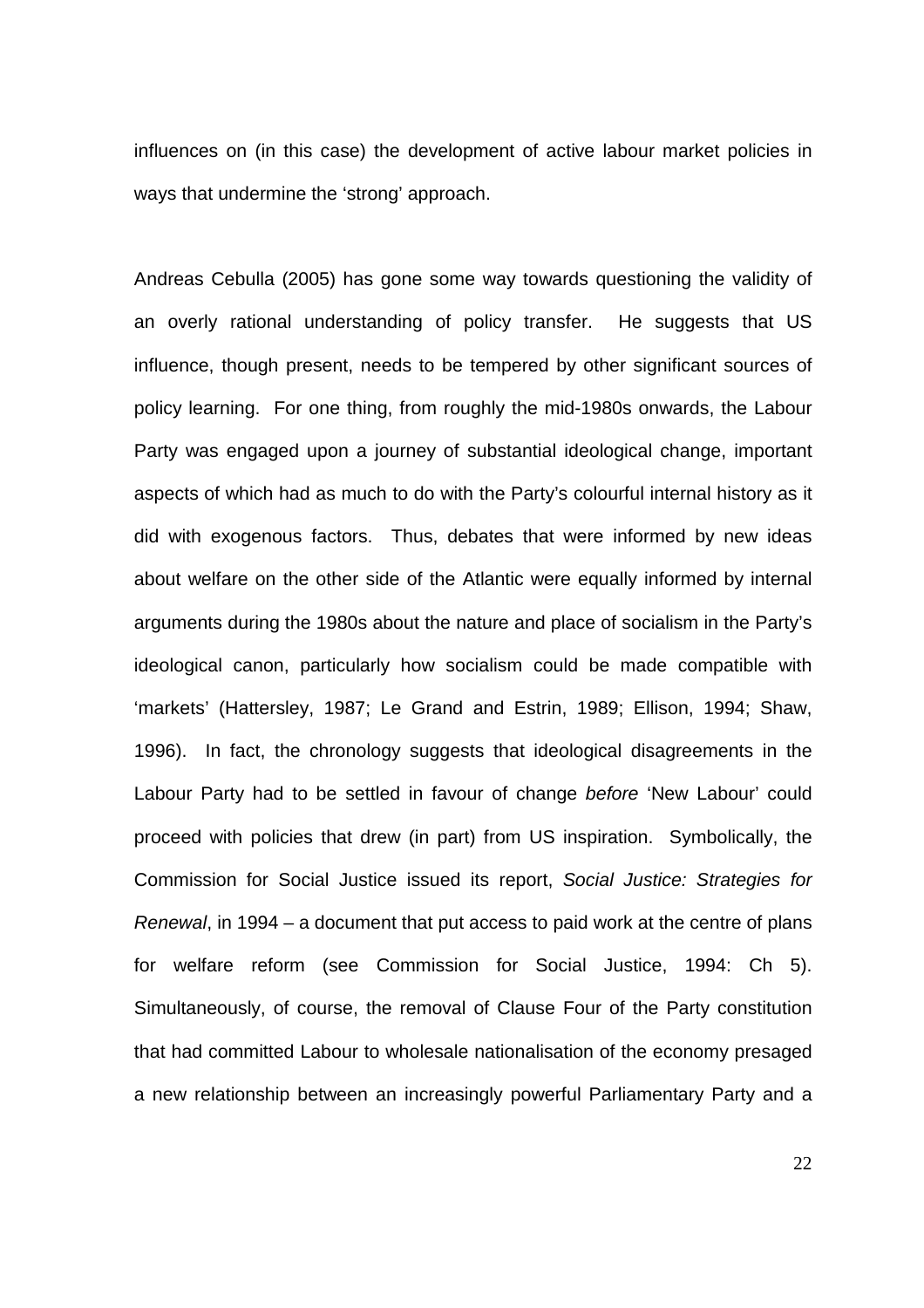weakened trade union movement, which was to make so many of New Labour's welfare reforms possible.

Looking beyond New Labour's internal transformation in the early 1990s, it is also clear that New Labour politicians were looking abroad for inspiration – and not only to the USA. Ramia and Carney (2000) point to the UK government's interest in the Australian experience, particularly the mid-1990s 'conservative' coalition government's job search-work placement model embodied in the Jobs, Education and Training (JET) scheme. As Johnson and Tonkiss (2002: 9) claim, 'British Labour acknowledged its debt to the JET scheme in the similar policies it developed as part of the New Deal for Lone Parents'. They go on to note that 'these Australian policies not only pre-dated the raft of American welfare to work measures under the Clinton government in 1996 but were developed in a very different social welfare and labour market context'.

To this mix can be added the influence of other sources, particularly perhaps the work of national and international think tanks. New Labour's thinking about labour market policy was informed by work going on in the Institute for Public Policy Research and Demos, while the OECD was clearly a major influence because its perceptions of the role of paid employment chimed so closely with Labour's preferred 'work first' inclinations. Cebulla (2005: 39) argues that 'the most critical source of reference, certainly for DfEE/Employment Service policy thinking…was the OECD. Its Jobs Study was seen to provide crucial evidence concerning the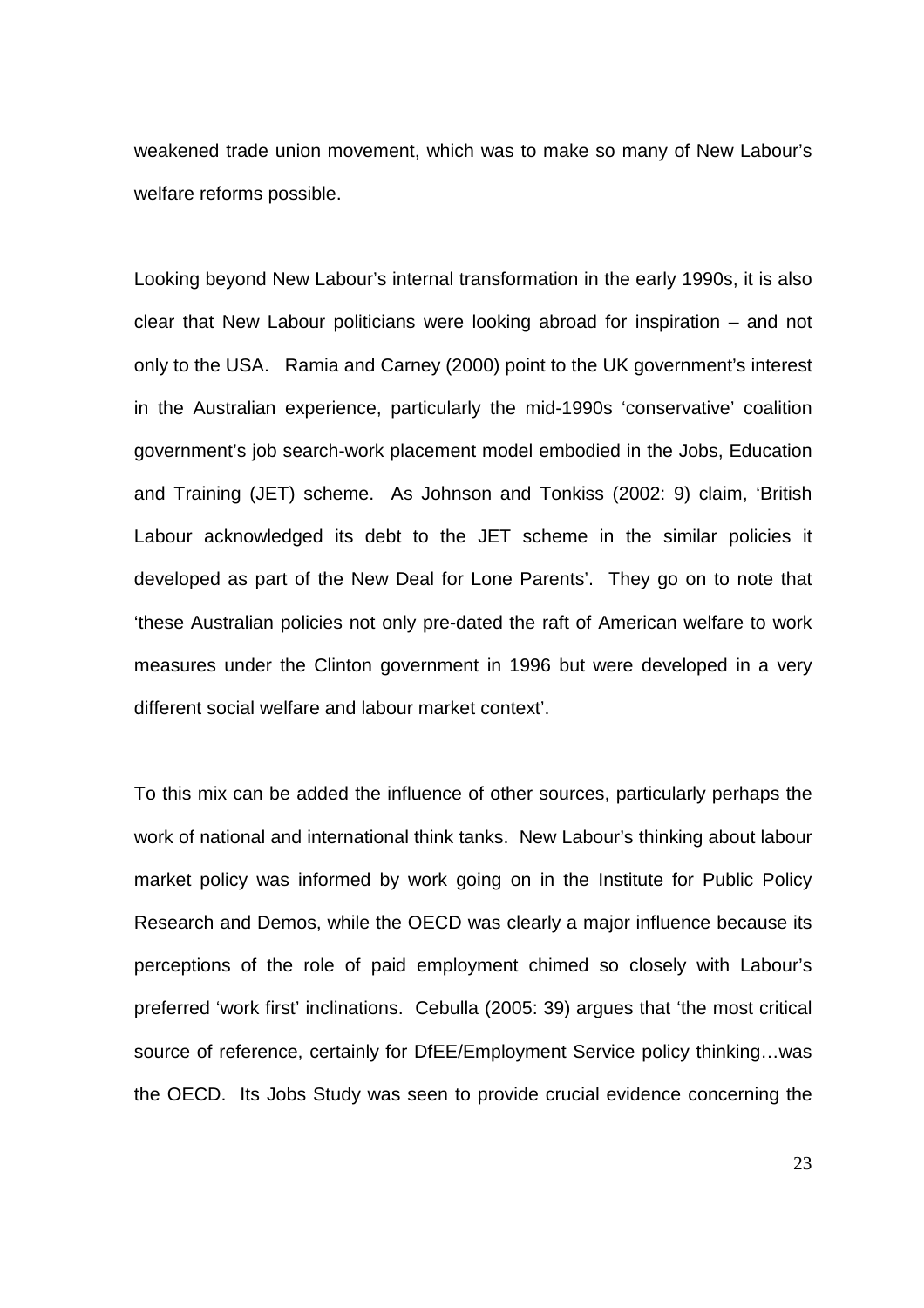effectiveness of the new approaches to active labour market policy'. A view that resonated with the elite respondents in our DWP study:

*The UK focuses more on OECD stuff than most. We regularly have lots of networking that goes on with lots of OECD members. Just in the context of the OECD job study update published this week, I mean one of the things which we have done is drawn a lot on what that actually said in terms of what works in terms of labour market policy as well. Possibly because a lot of it fits in with what the government might want to do anyway. We do rely a lot on what the OECD says in evidence building and building a case.* 

Another senior civil servant reiterated the importance of the OECD but also pointed to the mix of influences and sources that has gone into the making of UK active labour market policy:

*The UK analytical tradition has been largely associated with the OECD. But that is not to say that there were not any other influences. The Scandinavian countries, which had similarities to the UK in having universal welfare states. The difference is that they are more generous, but they are about as comprehensive. ..the balance between rights and responsibilities, that was*  from Scandinavia. We [also] watched Australia all the way through this time *but we could never keep up with them because they change their system every two minutes!* 

These comments, together with the views advanced by Cebulla and others, cast doubt on the USA as the primary source of influence for UK activation policy. Indeed, for Cebulla (2005: 47) 'lesson-learning [from the USA] has been at best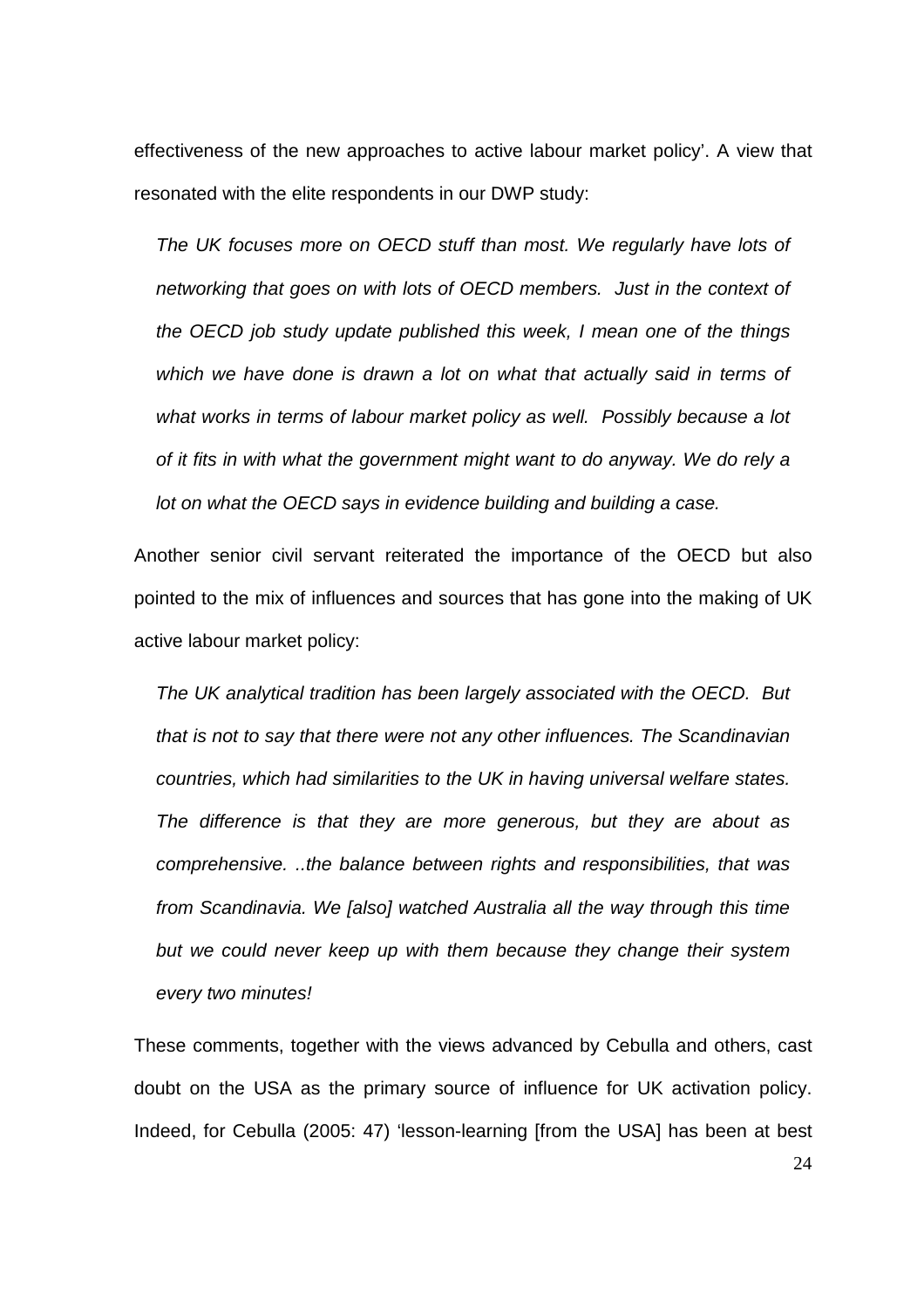casual'. The key point, however, is that there is a greater recognition of complexity here, portrayed particularly in the recognition that 'history' can be an important factor in policy learning. There is also a stronger sense that policy can be derived from a diverse range of sources. Even so, this approach broadly relies on a meso-level analysis that is characterised by excessively rational explanations of, and expectations about, policymaking, with rational actors being regarded as the primary motors of learning and transfer. In the following sections the paper suggests that analyses of this kind need to be complemented by macro-level, contextualising accounts that problematise rationality and, in so doing, challenge contemporary understandings of policymaking. Of particular importance here is the (creative) tension, and changing balance, between institutionalist versions of the policy process and more contemporary ideas that advocate a less 'foundational' understanding of learning and transfer in contemporary societies.

#### **Accounting for the past, looking to the future**

Although Cebulla, Deacon and others by no means forget 'history', the timeframes incorporated in, say, Deacon's account, are relatively short. On an institutionalist reading, while the 'Titmuss paradigm' may well have been undermined by ideas emanating from American writers and politicians, a look further back into the origins of the British welfare state suggests that these ideas picked up existing themes that had long been part of British social policy. After all, 'conditionality' and notions of individual responsibility were embraced not only by key architects of UK welfare like Beveridge, but also those who, in turn, influenced him. It has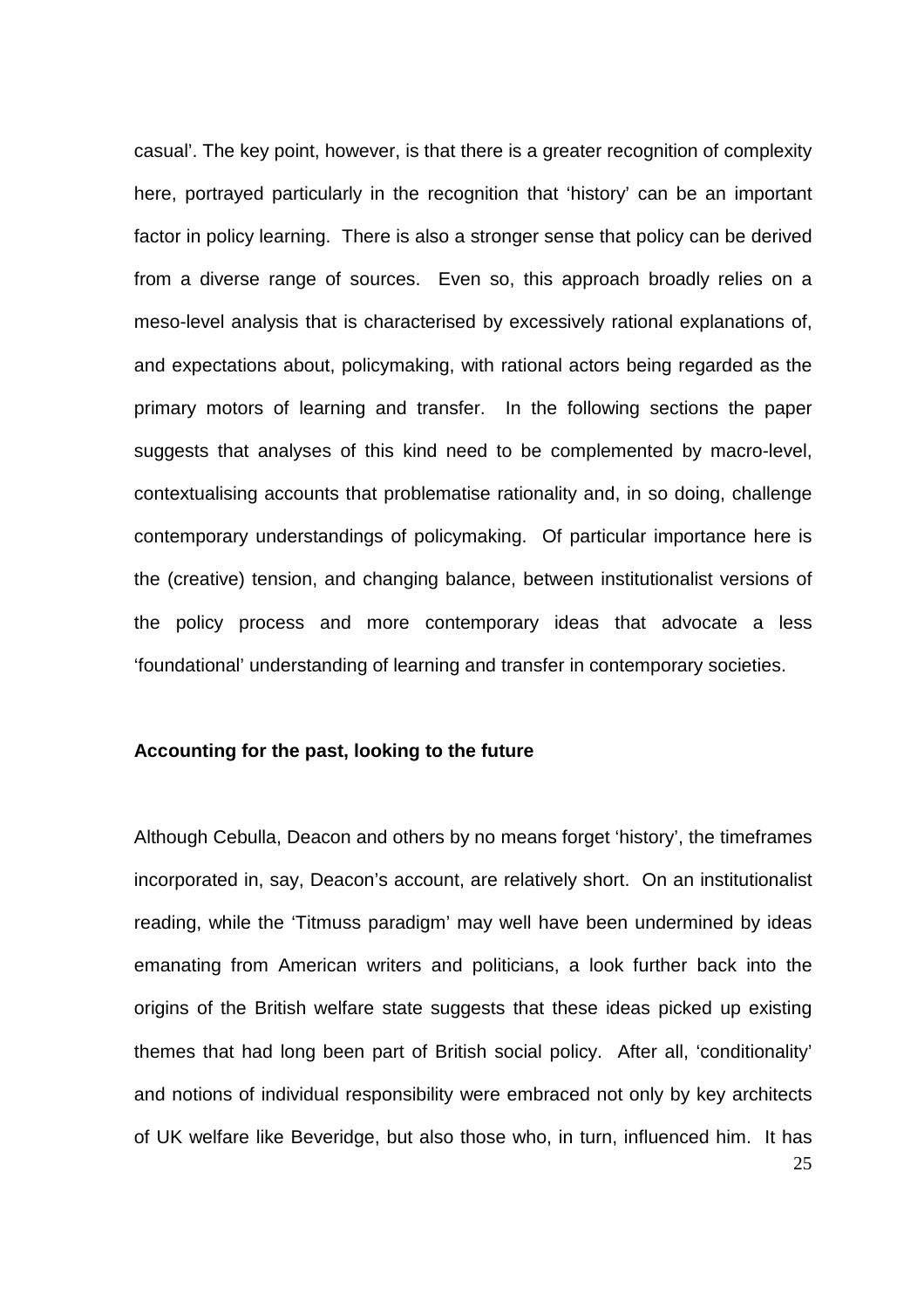been noted many times (see Timmins, 1995; Lowe, 2004) how notions of responsibility, desert and conditionality have characterised British social policy. One of our DWP respondents picked up this tradition, seeking to locate New Labour's emphasis on activation and conditionality within the guiding principles of the 'classic' welfare state:

*My reading of it is that it [conditionality] always was part of the welfare state*  from when it was set up in 1948. Between about 1948 and 1966 there was a *very strong what is now called rights and responsibilities agenda… There is a question about whether the period from about 1966 to about 1986 was the norm or the aberration and I actually think it was the aberration…. From 1986 which I think is probably the seminal wave, there started to be a relinking of the payment of benefits with the labour market… symbolised by the Restart Programme. The long term unemployed were asked not what can we do for you? But what are you doing for yourself? …. [that] then was maybe beginning to restore the situation from the past.* 

Viewed in this way, the Titmuss paradigm was a temporary 'moment' in the history of UK welfare and both Conservative and New Labour governments have merely gradually reinstated the combination of Victorian and Beveridgean principles jettisoned in the late 1960s. According to this perspective, the notion that the unemployed could legitimately 'depend' on passive protection was an idea that developed only in the 1960s and was associated primarily with the 'poverty lobby' that emerged around key campaigners like Brian Abel-Smith, Peter Townsend (1965) and others – including the newly founded Child Poverty Action Group.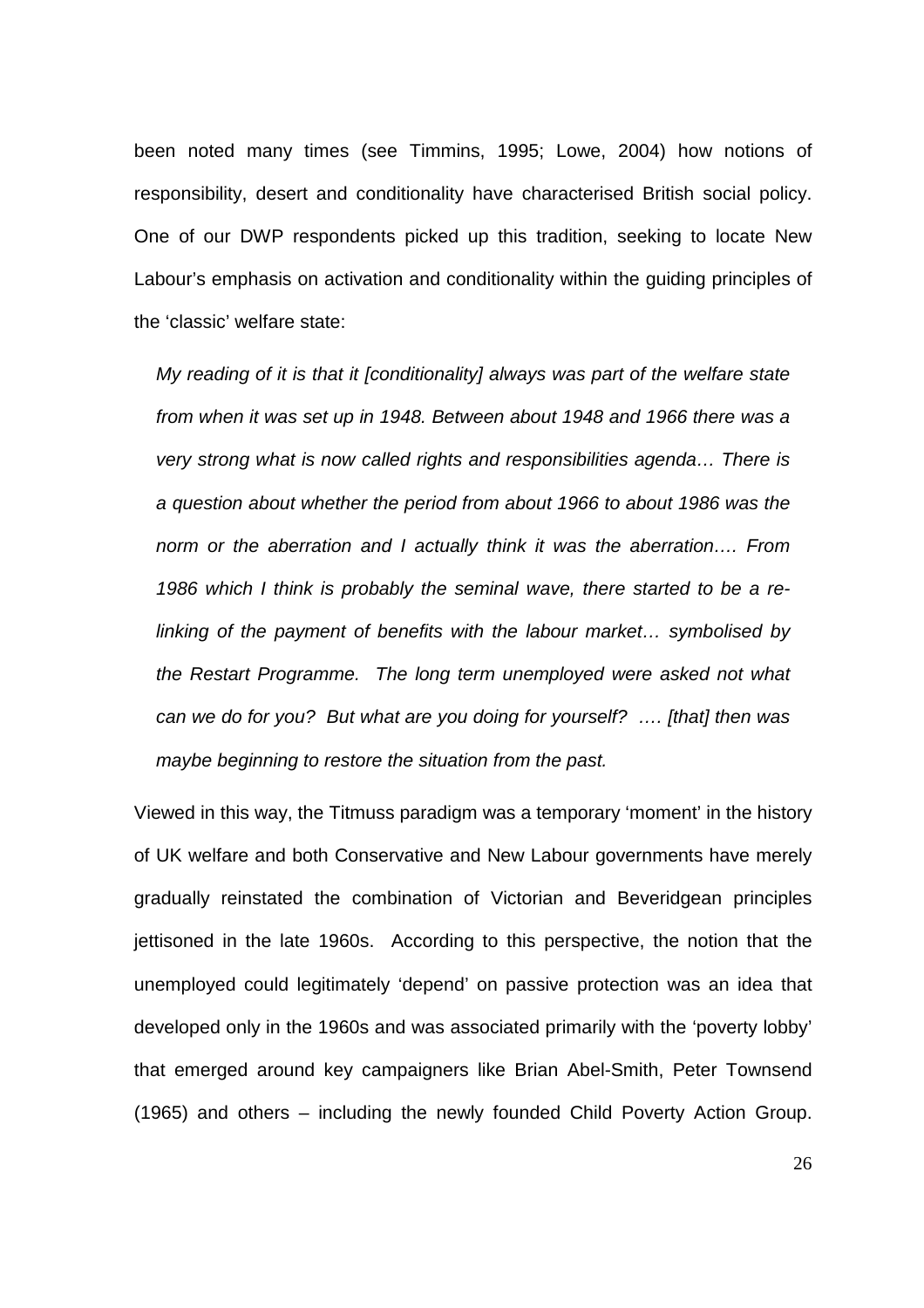Perhaps the emergence of welfare-to-work policies in the 1980s and 1990s can be regarded as a move 'back to Beveridge', and indeed, according to some readings, also to T.H. Marshall's intended notion of citizenship (see Rees, 1995; Powell, 2002). It *could* be argued, then, that British social policy has returned to the conditional 'path'. While US and other examples of welfare reform may have facilitated this return, to say that they are somehow responsible for initiating the core principles of the policies themselves may be to overstate the case. As another respondent observed:

You start by saying hang on a minute we need to get back to where we were *…That although what is being proposed now is different to where we are at present it is not necessarily a million miles away from where we have always*  been in the past. It is not that we are suddenly abandoning the concept of *the welfare state.*

However, there really *is* a tension here – and we do not want to overstress the role of historical-institutional path dependence. While there are likely to be continuing 'institutional pulls' of the kind outlined here, it is also the case that a series of pressures – global economic, cultural (as a result of migration, for example), the rising influence of business and waning power of organised labour – are posing challenges to existing institutions that mean that policy learning is becoming less 'bounded' by past assumptions and arrangements *even as policy makers attempt to impose a rationality and logic on their actions and decision making*. There is no space to go into detail here but recent work on welfare state 'transformation' indicates that institutionalised principles and welfare mechanisms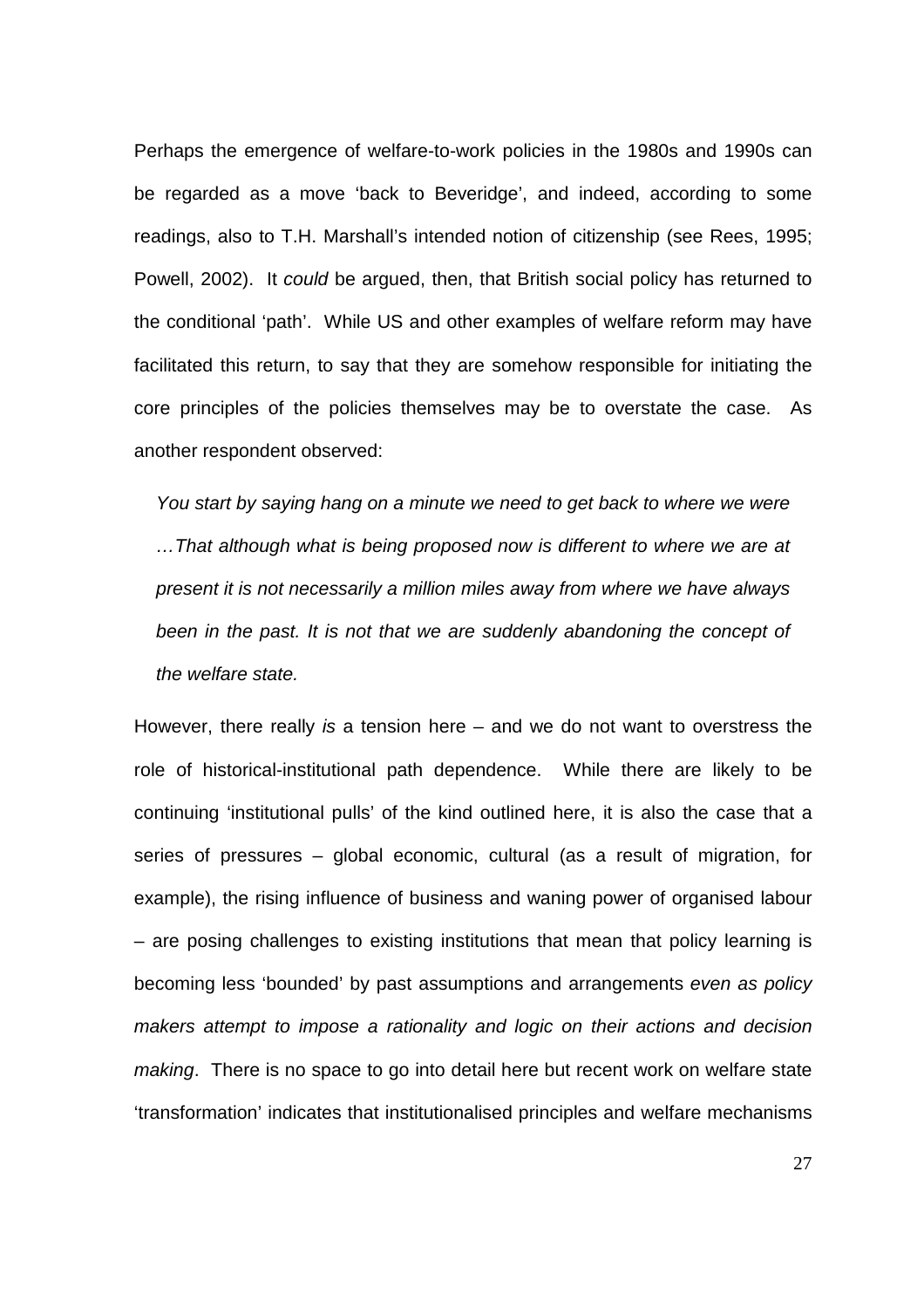are gradually loosening (Ferge, 1997; Ferrera et al, 2001; Gilbert, 2002; Ellison, 2006). Thus demographic issues associated with ageing populations across OECD countries are having quite dramatic effects on pensions policies in, for example, Sweden, Denmark, Australia and the UK (Mann, 2001). Again, there are clear indications that 'activation' policies, and specifically 'work first' policies, are growing in popularity not only in neoliberal regimes like the USA, Australia and the UK, but also in regimes that have not been previously associated with ALMPs of this kind – notably Denmark (Daguerre, 2007), the Netherlands (Finn, 2000) and now Germany (Seeleib-Kaiser and Fleckenstein, 2007). Although there are no signs of a 'race to the bottom', it appears that welfare arrangements are being recalibrated (Ferrera and Hemerijck, 2003) – and that the drift of recalibration is towards neoliberal welfare solutions.

We would suggest that this growing sense of 'unboundedness' allows policy makers greater freedom to draw upon different types of lessons in different ways while also, for the time being at least, continuing to take account of significant traditions and legacies. One of our respondents summed up this verdict in the following way:

*A lot of people say that we imported quite a lot from elsewhere and I think we did, we nicked stuff from all over the place. But we imported it into something, which in some senses was compatible with our history.* 

This sense of 'nicking stuff from all over the place' is as important in the contemporary policy environment as 'importing it into something'. In a world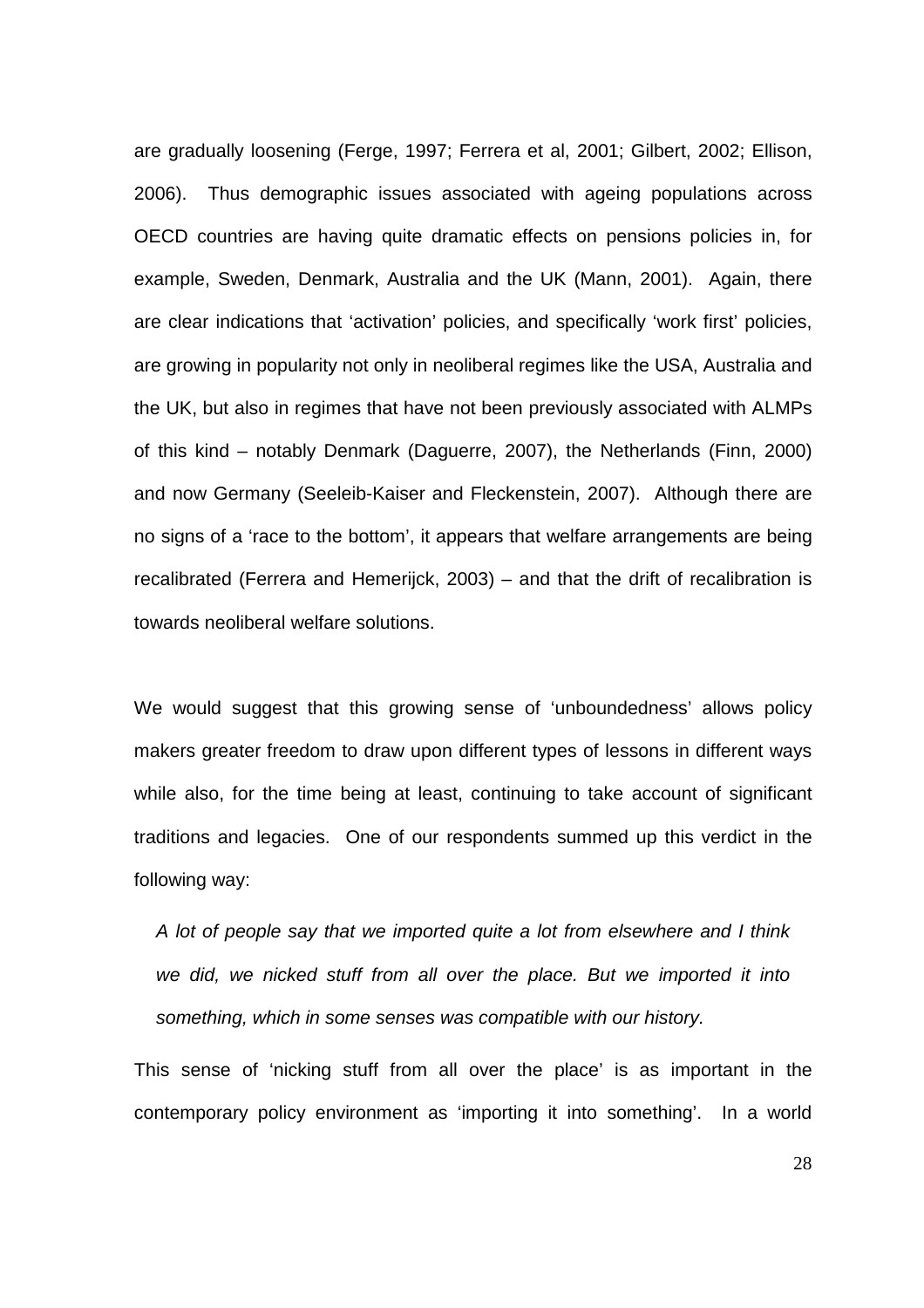where the parameters of policy learning and transfer are becoming ever more widely drawn – and pressures are mounting on policy makers to produce more individualised and customised policy alternatives to suit 'consumer demand' for high-quality public services, we can expect to see an ongoing shift from path dependent policy making towards more pluralised – possibly chaotic – processes of emulation and lesson-drawing. But how do we understand the concepts of 'policy learning' and 'policy transfer' in this context? Is it sufficient simply to conceive policy transfer in terms of emulation and lesson-drawing, and in so doing treat them as rational processes undertaken by rational actors? Possibly not: as Smith (2004: 89) has argued about policy transfer in the development of UK climate policy even at the relatively simple level of attempting to differentiate among potential components of particular policies, 'teasing out the influence of transfer from domestic developments has proven difficult'. Much the same could be said for UK active labour market policies. Page and Mark-Lawson (2008: 53) acknowledge, for example, that while there may have been 'some cross-national influence on domestic policymaking, this generally falls far short of the process of lesson drawing outlined by Rose'.

29 To go one step further, it is important to take account of the changing nature not just of policymaking itself, but of the overarching context in which policymaking – including possible learning and transfer – takes place. As noted above, Peter Hall (1993) has argued that policymaking needs to be understood as a process of 'social learning'. This idea can be expanded in the contemporary world in ways that open onto explanations of learning and transfer that are less 'agency-driven'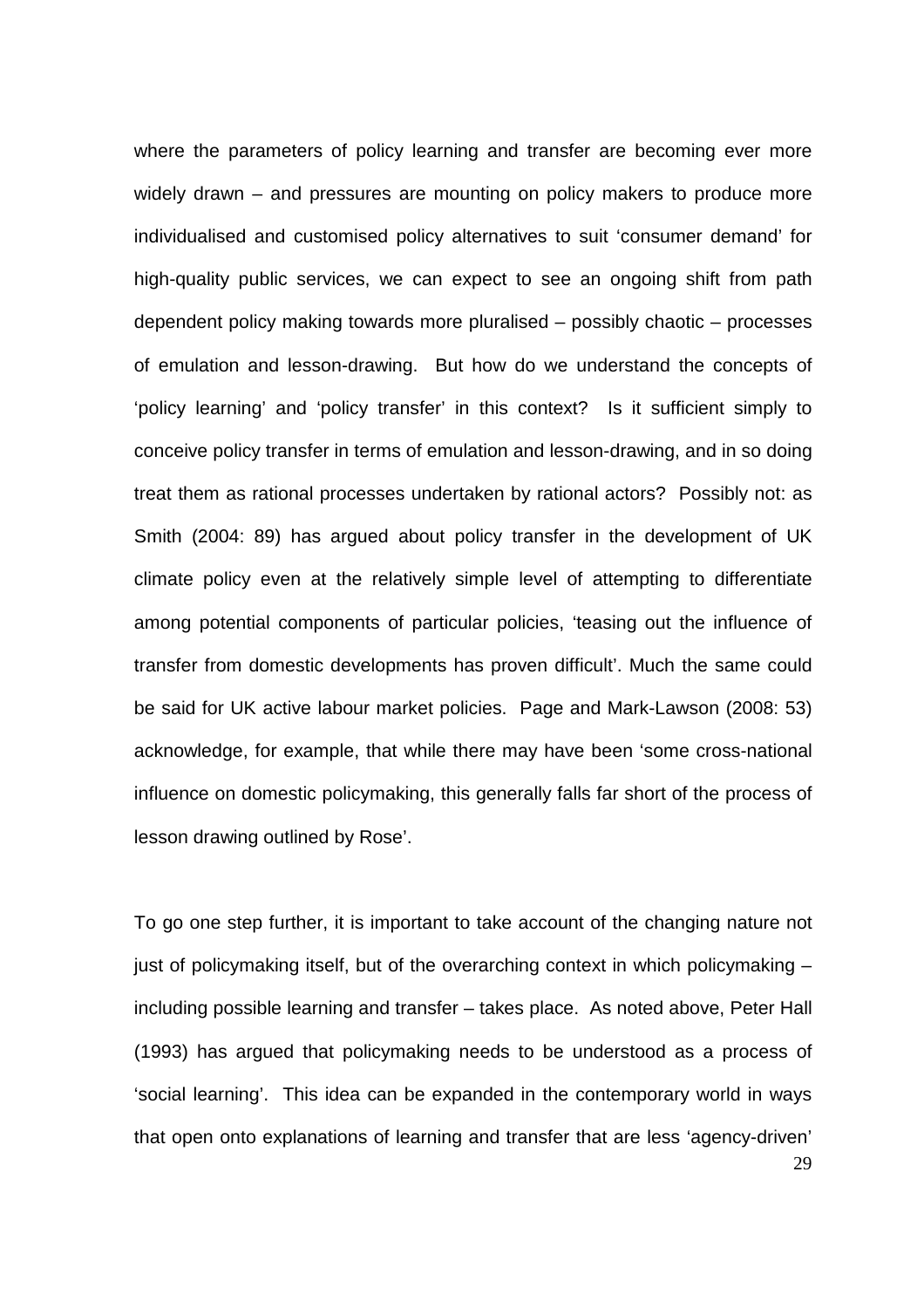in the narrow sense of being guided primarily by elite politicians and bureaucrats, and also recognise the limits of institutionalist perspectives in a complex, dynamic policy environment. Echoing our comments about the plural nature of policymaking, Crozier (2008: 4-5) refers to new modes of governance which not only involve 'governmental and non-governmental actors in governance processes', but which 'rely on the interaction of multiple actors and their influence on each other rather than resting solely on the authority of the state'. One result could be that 'government may forfeit to varying degrees its capacity to maintain exclusive control of its own programmes', which is likely to weaken existing institutionalised arrangements. However, the real change may be contained in an increasingly significant move away from 'linear' to 'recursive' causation. As Crozier (2008: 12) suggests, linear causation is essentially inscribed in the traditional 'rational-technical model of policy chains'; recursive action, on the other hand, is a process in which 'each step... is fed back into the process itself such that effects are also causes'. One effect is that the policy environment becomes 'contingent and fluid', another is that 'policy processes and networks not only generate policy "content" in communication events, they also constitute themselves in these events' – the point being that 'recursive action generates "reality" as an emergent dynamic reality' (Crozier, 2008: 13) – presumably taking particular policies further from the path over time.

30 If this understanding of new forms of governance and the place of policy transfer within it seems rather esoteric, it is important nonetheless. The significance of Crozier's argument for present purposes is the promise it holds out for going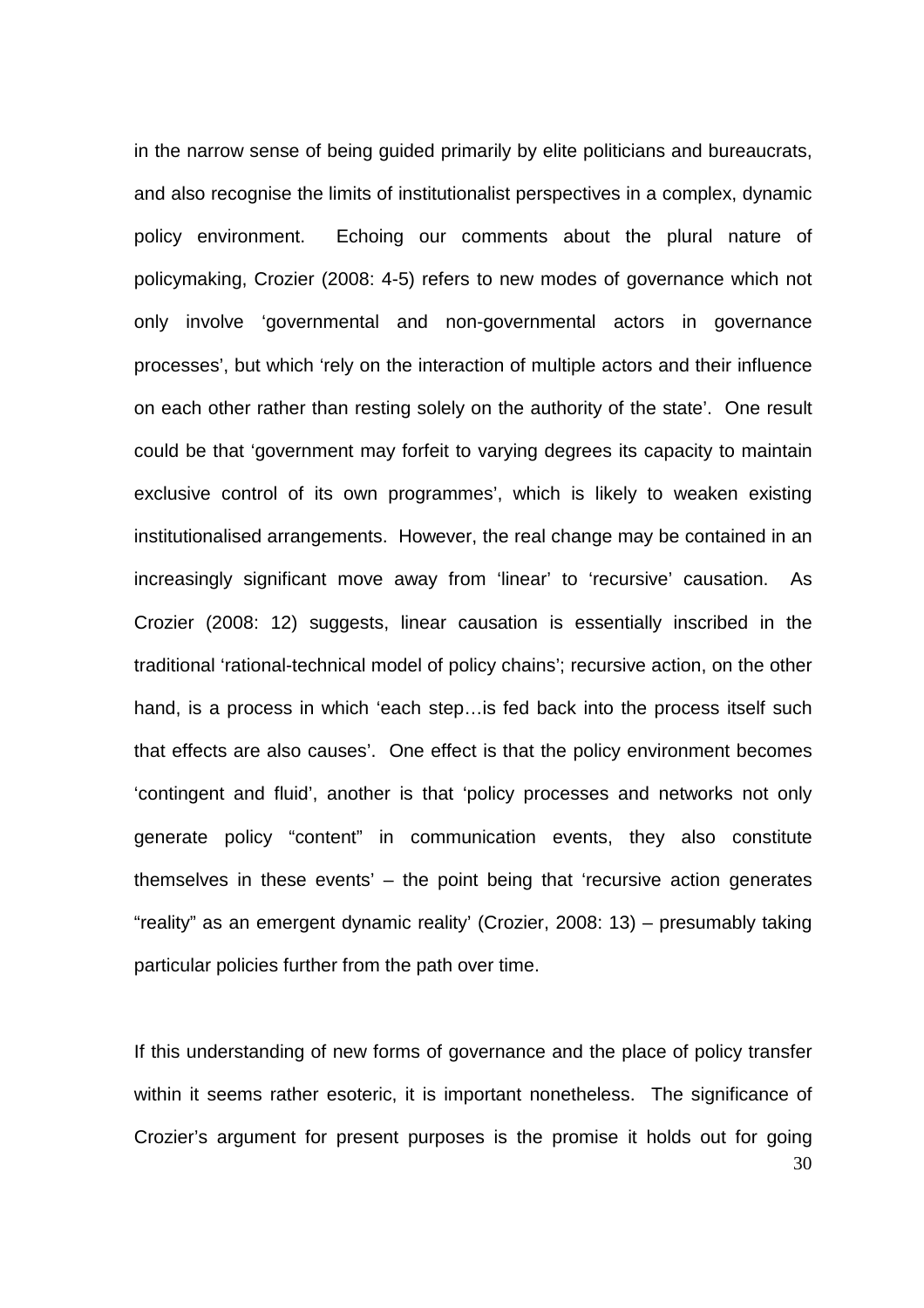beyond the linear notions of transfer so apparent in the literature on US-UK activation policy learning to an understanding of learning and transfer processes that stresses not just their inevitably plural character but their self-constituting nature. It may be processes of this kind are particularly important in contemporary economic and political conditions that are conducive to welfare state recalibration. While macro-level analyses are important because they help to contextualise change for micro- and meso-level considerations of policy shifts, we should not be looking for rational, carefully considered forms of policy learning and transfer but rather for a protracted series of interactions among individuals and networks, both inside and outside the formal state, in a particular policy environment in which 'policy' made at one time becomes the starting point for further iterations and redefinitions as time goes on.

Taken as a whole, the complexities of these processes are virtually impossible to disentangle – hence the inevitably partial nature of the attempts to describe instances of policy transfer above. What can be observed, however, are the changing perceptions of policies as different (and differentially powerful) individuals and policy networks become involved, and the ways in which a particular set of policies (such as ALMPs) appear to 'start' in one place and time but are continually reshaped and reconstituted in ways that gradually reduce the significance of the starting-point.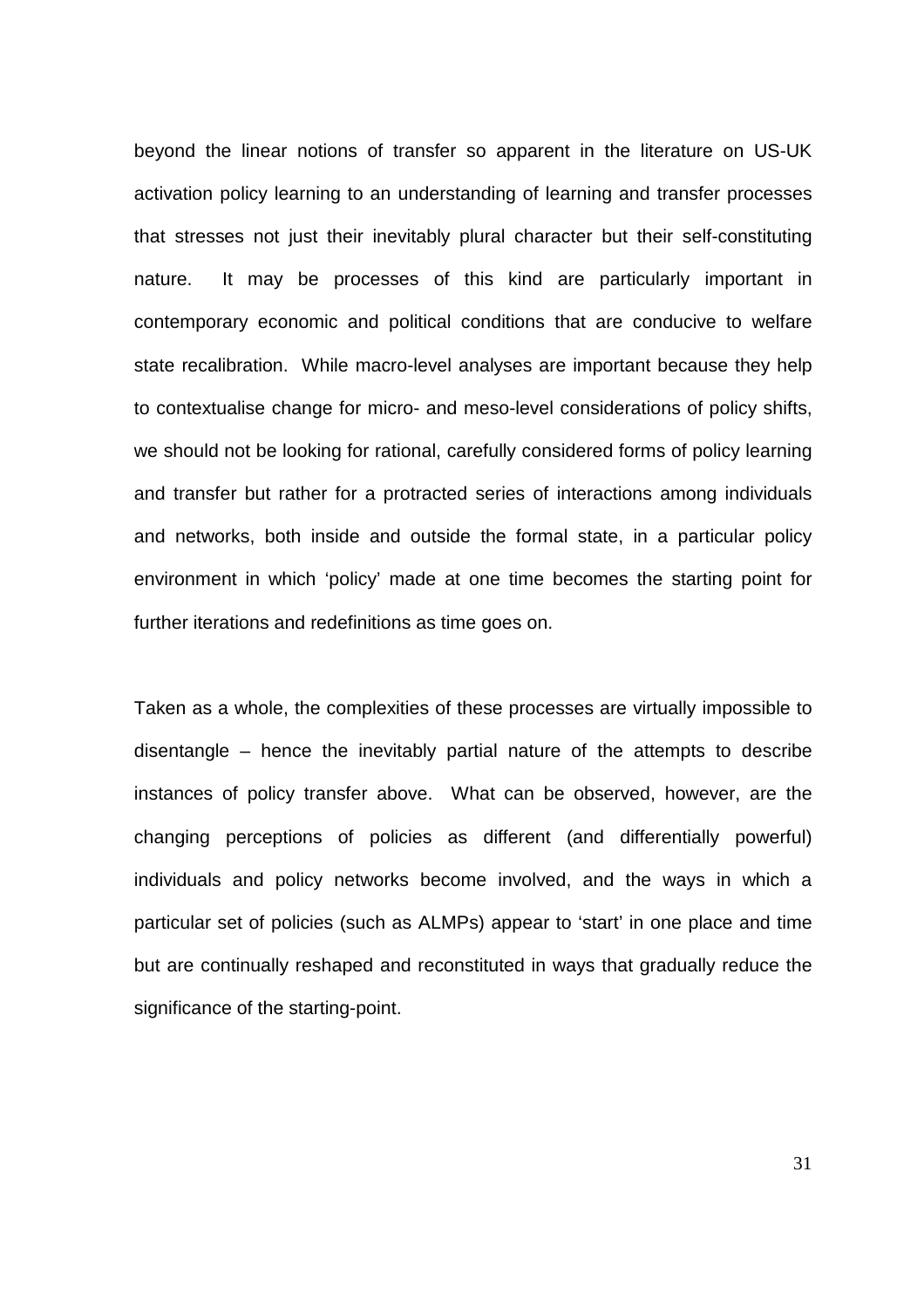# **Conclusions**

This paper has argued that it is important to take account of the significance of macro-level factors in analyses of policy learning and transfer. Micro and meso explanations of the emergence of ALMPS in the UK from the mid-1980s onwards may be correct to identify the US either as the primary source of inspiration or one influence among others, but there is a danger of assuming that learning and transfer processes are essentially rational activities. This tendency plays down the importance of factors that feed into policy learning at different and 'higher' levels of analysis. Institutionalist explanations of learning and transfer, for example, provide a corrective to an excessive reliance on linear rationality – however, institutionalist thinking is likely to be increasingly compromised as onceembedded structures and assumptions about (social) policymaking loosen. In a rapidly changing policy environment, any understanding of policymaking needs to look beyond traditional notions of learning and transfer towards more de-centred accounts of the policy processes. These rely less on linear logic and recognise, how the move towards pluralisation and deinstitutionalisation may be contributing towards new and recursive forms of governance.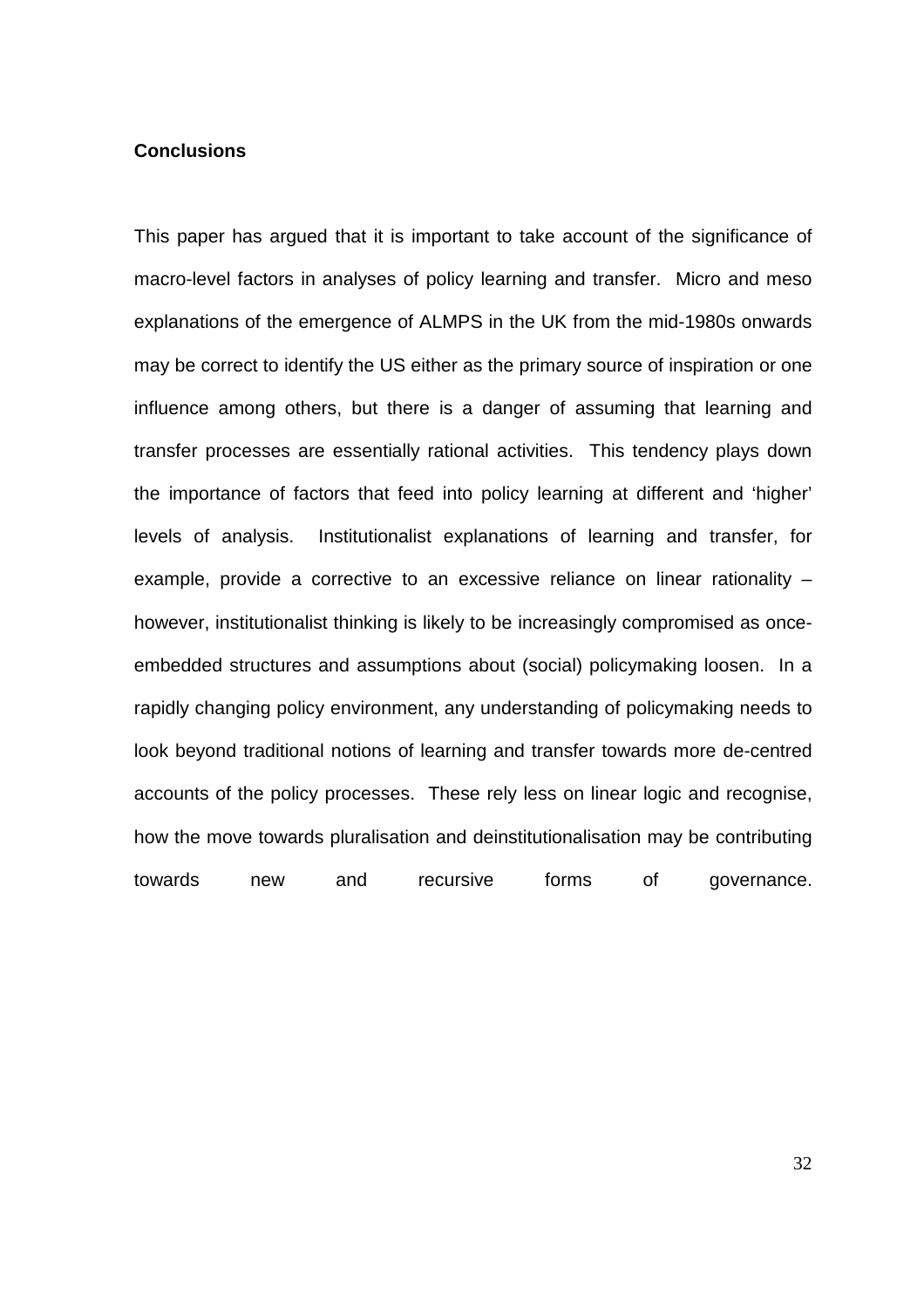# **References**

Abel-Smith, B. and Townsend, P. (1965) *The Poor and the Poorest*, London: Bell and Sons.

Allirajah, D. (2005) 'Incapacity – into the melting pot', *Welfare Rights Bulletin* 185, April: 4-5.

Bang, H. (2003) 'Culture governance: governing self-reflexive modernity', *Public Administration* 82 (1): 157-90.

Béland, D. (2005) 'Ideas and Social Policy: an institutionalist perspective', *Social Policy and Administration* 39 (1): 1-18.

Blair, T. (2002) *Speech on Welfare Reform*, London, 11/6/02 available at www.number10.gov.uk/output/Page5292.asp.

Cebulla, A. (2005) 'The Road to Britain's New Deal', in A. Cebulla, K. Ashworth, D, Greenberg abd R. Walker (eds.), *Welfare-to-Work: New Labour and the US Experience*, Aldershot: Ashgate.

Clasen, J. (2005) *Reforming European Welfare States*, Oxford: Oxford University Press.

Commission for Social Justice (1994) *Social Justice: Strategies for Renewal*, London: Vintage.

Crozier, M. (2008) 'Listening, learning, steering: new governance, communication and interactive policy formation', *Policy and Politics*, 36 (1): 3-19.

Daguerre, A. (2004) 'Importing Workfare: policy transfer of social and labour market policies from the USA to Britain under New Labour', *Social Policy and Administration*, 38 (1): 41-56.

Daguerre, A. (2007) *Active Labour Market Policies and Welfare Reform: Europe and the US in Comparative Perspective*, Basingstoke: Palgrave.

Daguerre, A. and Taylor-Gooby, P. (2004) 'Neglecting Europe: explaining the predominance of American ideas in New Labour's employment policies since 1997', *Journal of European Social Policy*, 14 (1): 25-39.

Deacon, A. (2000) 'Learning from the US? The influence of American ideas upon "New Labour" thinking on welfare reform', *Policy and Politics* 28 (1): 5-18.

Deacon, A. (2003) 'The British perspective on reform: transfers from, and a lesson for, the US', in R. Walker and M. Wiseman (eds.), *The Welfare We Want? The British Challenge for American Reform*, Bristol: The Policy Press.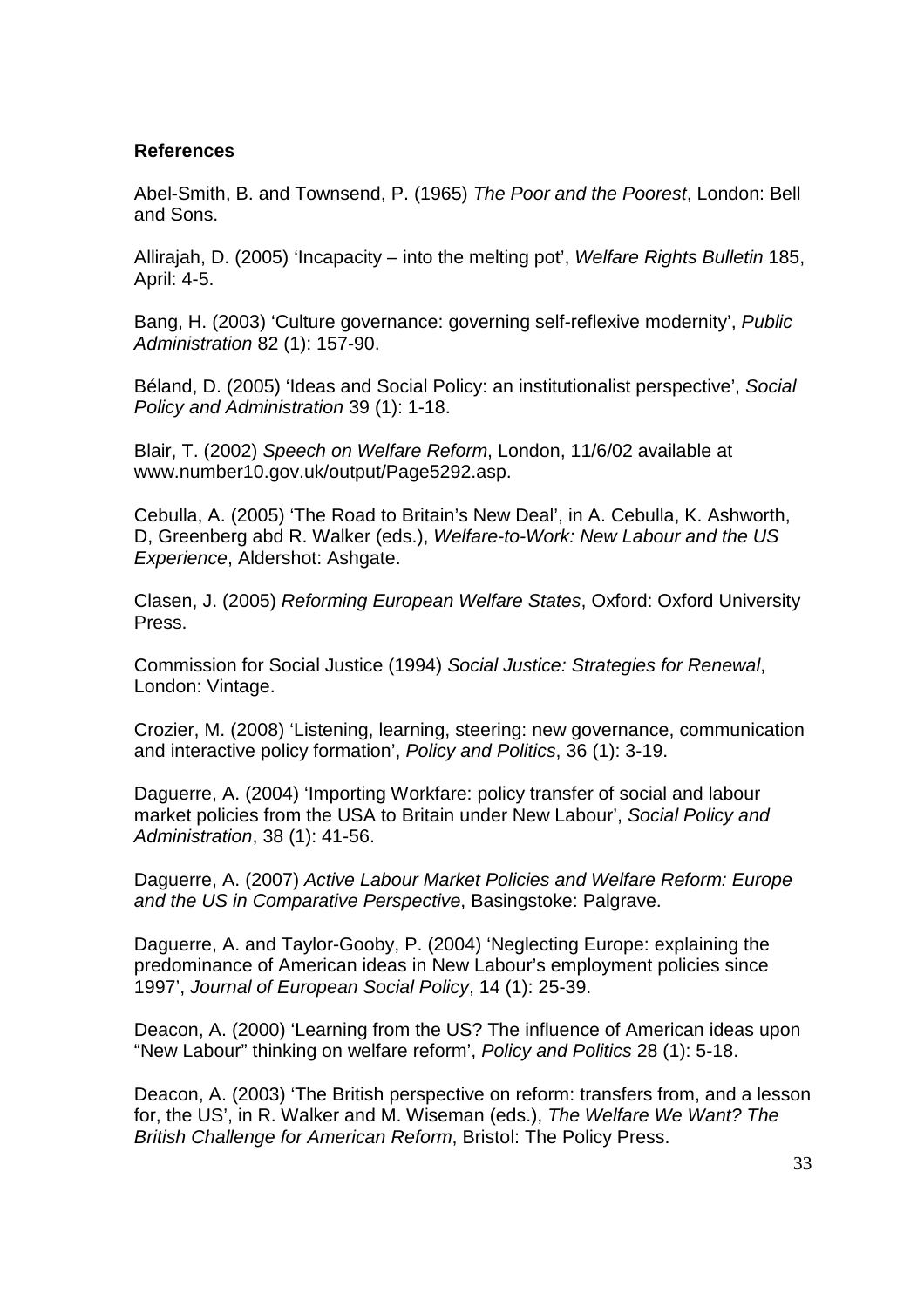Department for Work and Pensions (DWP) (2005) *Department for Work and Pensions Five Year Strategy: opportunity and security throughout life*, Cm 6447, London: Department for Work and Pensions.

Department for Work and Pensions (DWP) (2007) *The Freud Report*, London: Department for Work and Pensions.

Dolowitz, D. and Marsh, D. (1996) 'Who learns what from whom? A Review of the policy transfer literature', *Political Studies* 44: 343-57.

Dolowitz, D. and Marsh, D. (2000) 'Lessons from abroad: the role of policy transfer in contemporary policy making', *Governance* 13 (1): 5-24.

Dwyer, P. (1998) 'Conditional citizens? Welfare rights and responsibilities in the late 1990s', *Critical Social Policy* 18 (4): 493-517.

Dwyer, P. (2000) *Welfare Rights and Responsibilities,* Bristol: The Policy Press.

Dwyer, P. (2004) 'Creeping Conditionality from welfare rights to conditional entitlements', *Canadian Journal of Sociology,* 29 (2): 265-287.

Dwyer, P. (2008) 'The conditional welfare state', Chapter 12 in Powell, M. [ed.] *Modernising the Welfare State: the Blair Legacy,* Bristol, Policy Press.

Ellison, N. (1994) *Egalitarian Thought and Labour Politics: Retreating Visions*, London: Routledge.

Ellison, N. (2006) *The Transformation of Welfare States?*, London: Routledge.

Esping Andersen, G. (1990) *The Three Worlds of Welfare Capitalism*, Cambridge: Polity.

Evans, M. and Davies, J. (1999) Understanding policy transfer: a multi-level, multi-disciplinary perspective', *Public Administration* 77 (2): 361-85.

Ferge, Z. (1997) 'The changed welfare paradigm: the individualization of the social', *Social Policy and Administration* 31 (1): 20-44.

Ferrera, M., Hemerjick, A. and Rhodes, M. (2001) 'Recasting European welfare states for the 21<sup>st</sup> century', in S. Leibfried (ed.), *Welfare State Futures*, Cambridge: Cambridge University Press.

Ferrera, M. and Hemerijck, A. (2003) 'Recalibrating Europe's welfare regimes', in J. Zeitlin and D. M. Trubeck (eds.), *Governing Work and Welfare in a New Economy: European and American Experiments*, Oxford: Oxford University Press.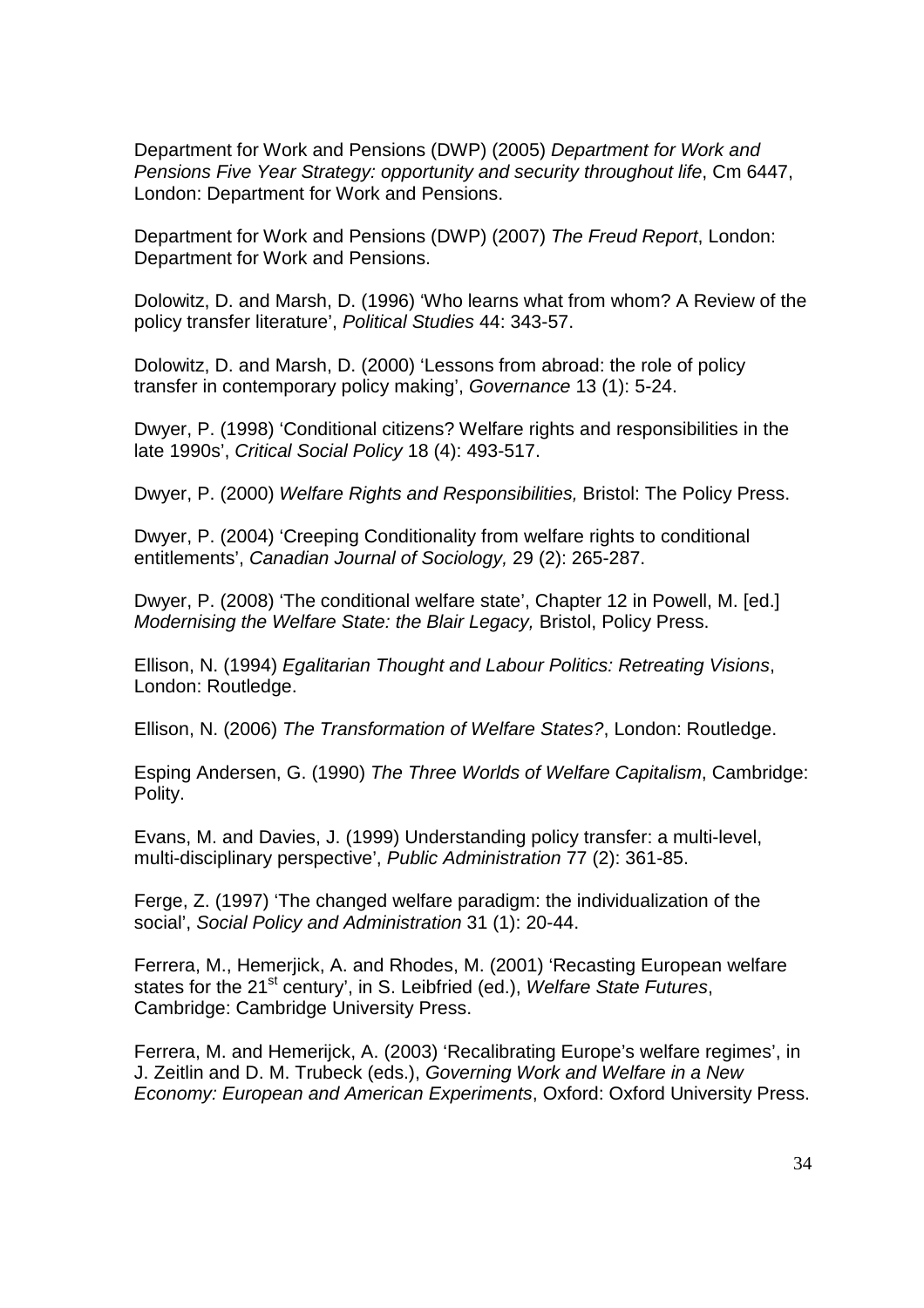Finn, D. (2000) 'Welfare to Work: the local dimension', *Journal of European Social Policy*, 10 (1): 43-57.

Gilbert, N. (2002) *The Transformation of the Welfare State*, Oxford: Oxford University Press.

Hall, P. (1993) 'Policy paradigms, social learning and the state: the case of economic policymaking in Britain', *Comparative Politics* 25: 275-97.

Hattersley, R. (1987) *Choose Freedom: The Future of Democratic Socialism*, London: Michael Joseph.

Holzinger, K. and Knill, C. (2005) 'Causes and conditions of cross-national policy convergence', *European Journal of Public Policy*, 12 (5): 775-96.

Hulme, R. (2006) 'The role of policy transfer in assessing the impact of American ideas on British social policy', *Global Social Policy* 6 (2): 173-95.

Johnson, C. and Tonkiss, F. (2002) 'The third influence: the Blair government and Australian Labor', *Policy and Politics* 30 (1): 5-18.

King, D. (1995) *Actively Seeking Work? The politics of unemployment and welfare policy in the United States and Great Britain*, Chicago: Chicago University Press.

King, D. and Whickam-Jones, M. (199) 'Bridging the Atlantic: the Democratic (Party) origins of Welfare to Work', in M. Powell (ed.), *New Labour, New Welfare State? The Third Way in British Social Policy*, Bristol: The Policy Press.

Le Grand, J. and Estrin, S. (1989) *Market Socialism*, Oxford: Clarendon Press.

Lindblom, C. (1959) 'The science of muddling through', *Public Administration Review* 19:

Lindblom, C. (1979) 'Still muddling, not yet through', *Public Administration Review* 39 (6): 517-26.

Lødemel, I. (2004) 'The development of workfare within social activation policies', in D. Gallie (ed.), *Resisting Marginalization: Unemployment Experience and Social Policy in the European Union*, Oxford: Oxford University Press.

Lowe, R. (2004) *The Welfare State in Britain Since 1945*, 3rd edition, Basingstoke: Palgrave.

Mann, K. (2001) *Approaching Retirement: Social Divisions, Welfare and Exclusion*, Bristol: The Policy Press.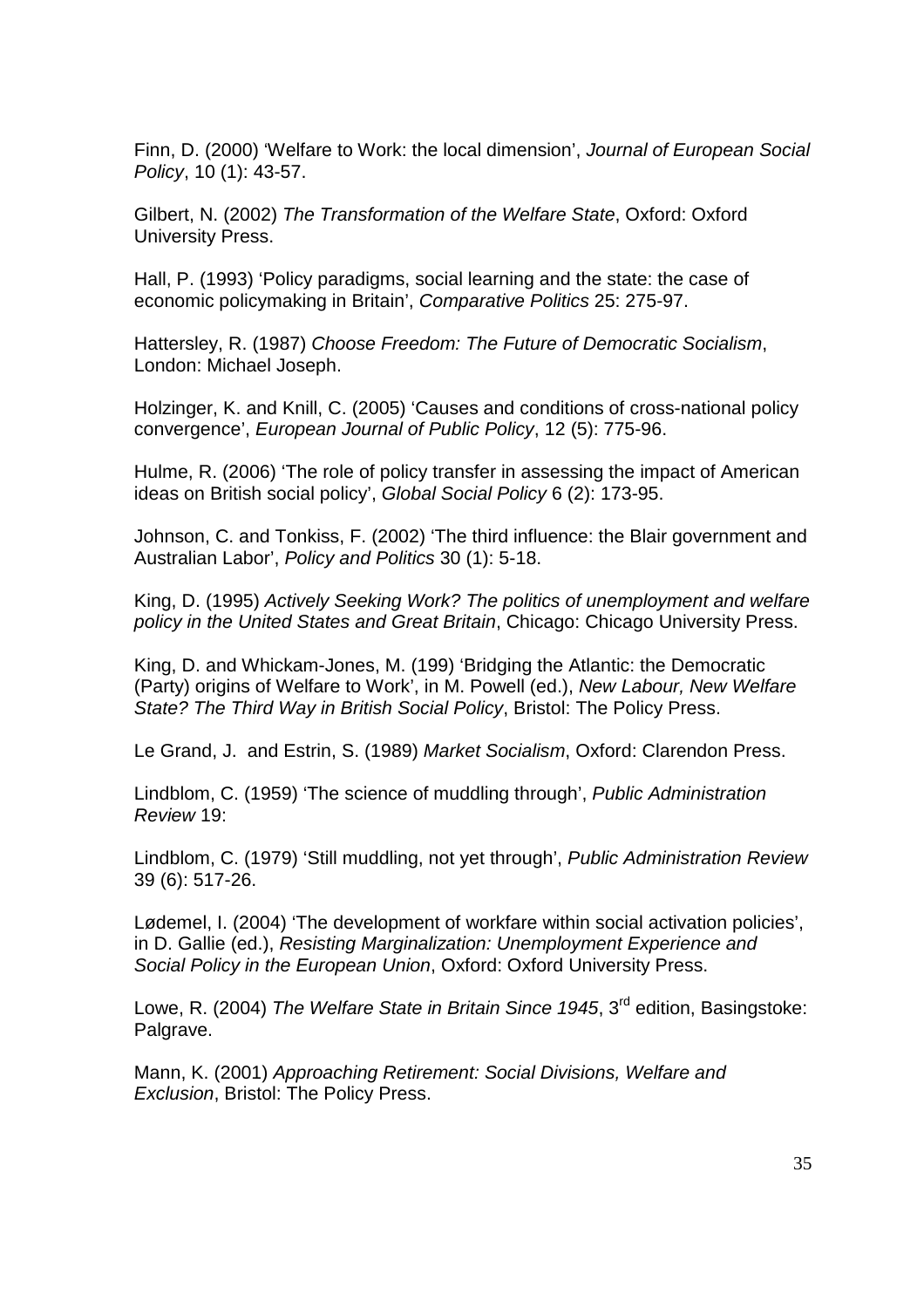Manning, N. (2006) 'The origins and essence of US social policy', *Global Social Policy* 6 (2): 155-72.

Mason, J. (2002) *Qualitative researching,* London: Sage.

Nordlinger, E. (1981) *On the Autonomy of the Democratic State*, Cambridge (Mass): Harvard University Press.

Page, E. and Mark-Lawson, J. (2007) 'Outward-looking policy making', in H. Bochel and S. Duncan (eds.), *Making Policy in Theory and Practice*, Bristol: The Policy Press.

Peck, J. (2001) *Workfare States*, London: Guildford Press.

Pierson, P. (1994) *Dismantling the Welfare State? Reagan, Thatcher and the Politics of Retrenchment*, Cambridge: Cambridge University Press.

Pierson, P. (1998) 'Irresistible forces and immoveable objects: post-industrial welfare states confront permanent austerity', *Journal of European Public Policy*, 5 (4): 539-60.

Pierson, P. (2000) 'Increasing returns, path dependence, and the study of politics', *American Political Science Review* 94 (2): 251-67.

Powell, M. (2002) 'The hidden history of social citizenship', *Citizenship Studies* 6 (3): 229-24.

Ramia, G. and Carney, T. (2000) 'Contractualism, managerialism and welfare: the Australian experiment with a marketised employment services network', *Polcy and Politics* 29 (1): 59-83.

Rees, A. M. (1995) 'The other T. H. Marshall', *Journal of Social Policy* 24 (3): 341- 62.

Rieger, E. and Leibfried, S. (2003) *Limits To Globalization*, Cambridge: Polity.

Ritchie, J., Spencer, L. and O'Connor, W. (2003) 'Carrying out qualitative analysis', in Ritchie, J. and Lewis. J. [eds] *Qualitative Research Practice,* London, Sage.

Rose, R. (2005) *Learning From Comparative Public Policy. A Practical Guide*, London: Routledge.

Seeleib-Kaiser, M. and Fleckenstein, T. (2007) 'Discourse, learning and welfare state change: the case of German labour market reforms', *Social Policy and Administration* 41 (5): 427-48.